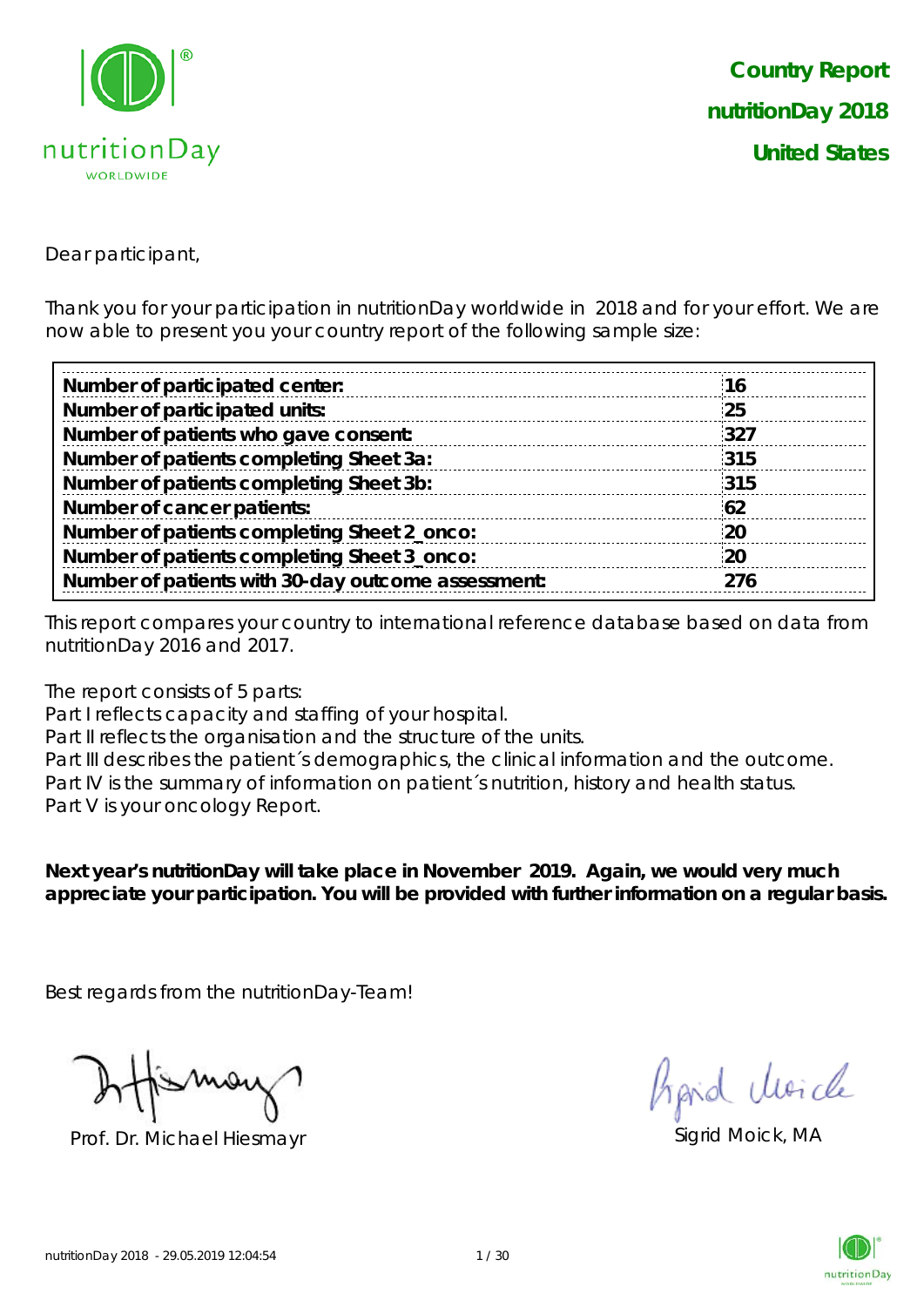## *I. Hospital capacity and staffing ("Hospital sheet")*

|                                                                                    | <b>YOUR RESULTS</b> | <b>REFERENCE RESULTS</b> |
|------------------------------------------------------------------------------------|---------------------|--------------------------|
| 1. Total number of beds in hospital                                                | 328 [186-595]       | 317 [188-615]            |
|                                                                                    |                     |                          |
| 2. Total number of admissions in the hospital last year                            | 12308 [7507-31911]  | 17520 [8982-34767]       |
|                                                                                    |                     |                          |
| 3. Total number of staff in the hospital                                           |                     |                          |
| <b>Total medical doctors</b>                                                       | 130 [21-417]        | 170 [78-396]             |
| <b>Medical specialists</b>                                                         | 13 [7-230]          | 117 [54-244]             |
| Medical non-specialists                                                            | 21 [10-57]          | 35 [11-82]               |
| <b>Nurses</b>                                                                      | 383 [69-935]        | 418 [195-800]            |
| <b>Dieticians</b>                                                                  | $6$ [2-10]          | $5[2-9]$                 |
| <b>Nutritionists</b>                                                               | $0 [0-0]$           | $1[0-4]$                 |
| Pharmacists                                                                        | 19 [7-21]           | 7 [4-22]                 |
| Kitchen staff                                                                      | 44 [25-83]          | 30 [14-55]               |
|                                                                                    |                     |                          |
| <b>Full time equivalent</b>                                                        |                     |                          |
| <b>Total medical doctors</b>                                                       | 22 [20-60]          | 139 [60-368]             |
| <b>Medical specialists</b>                                                         | 14 [10-48]          | 98 [48-245]              |
| Medical non-specialists                                                            | 11 [9-14]           | 34 [11-87]               |
| <b>Nurses</b>                                                                      | 164 [144-240]       | 350 [187-778]            |
| <b>Dieticians</b>                                                                  | 4 [2-10]            | $4[2-8]$                 |
| <b>Nutritionists</b>                                                               | $0[0-1]$            | $1[0-3]$                 |
| Pharmacists                                                                        | 20 [8-25]           | $6[3-18]$                |
| Kitchen staff                                                                      | 30 [29-95]          | 27 [14-50]               |
|                                                                                    |                     |                          |
| 4. Does the hospital have a nutrition care strategy?                               | 8 (61.5%) Yes       | 351 (78.7%) Yes          |
|                                                                                    |                     |                          |
| 5. Which nutrition-related standards or routine activities exist in your hospital? |                     |                          |
| Nutrition training is available                                                    | 8 (57.1%) Yes       | 298 (66.8%) Yes          |
| Nutrition steering committee is available                                          | 4 (28.6%) Yes       | 280 (62.8%) Yes          |
| Quality indicators are recorded and reported to national<br>or regional level      | 6 (42.9%) Yes       | 193 (43.3%) Yes          |
| Quality indicators are used for internal benchmarking                              | 10 (71.4%) Yes      | 235 (52.7%) Yes          |
| Patient feedback about food and food service is collected<br>using a questionnaire | 12 (85.7%) Yes      | 337 (75.6%) Yes          |
| None                                                                               |                     | 19 (4.3%) Yes            |
| No answer given                                                                    | $1(7.1\%)$          |                          |

#### **6. Which codes are available /routinely used in your hospital for billing and reimbursement purposes?**

| <b>Codes available</b>     |               |                 |
|----------------------------|---------------|-----------------|
| <b>Nutrition Support</b>   | 7 (50.0%) Yes | 216 (48.4%) Yes |
| Oral nutrition supplements | 1 (7.1%) Yes  | 165 (37.0%) Yes |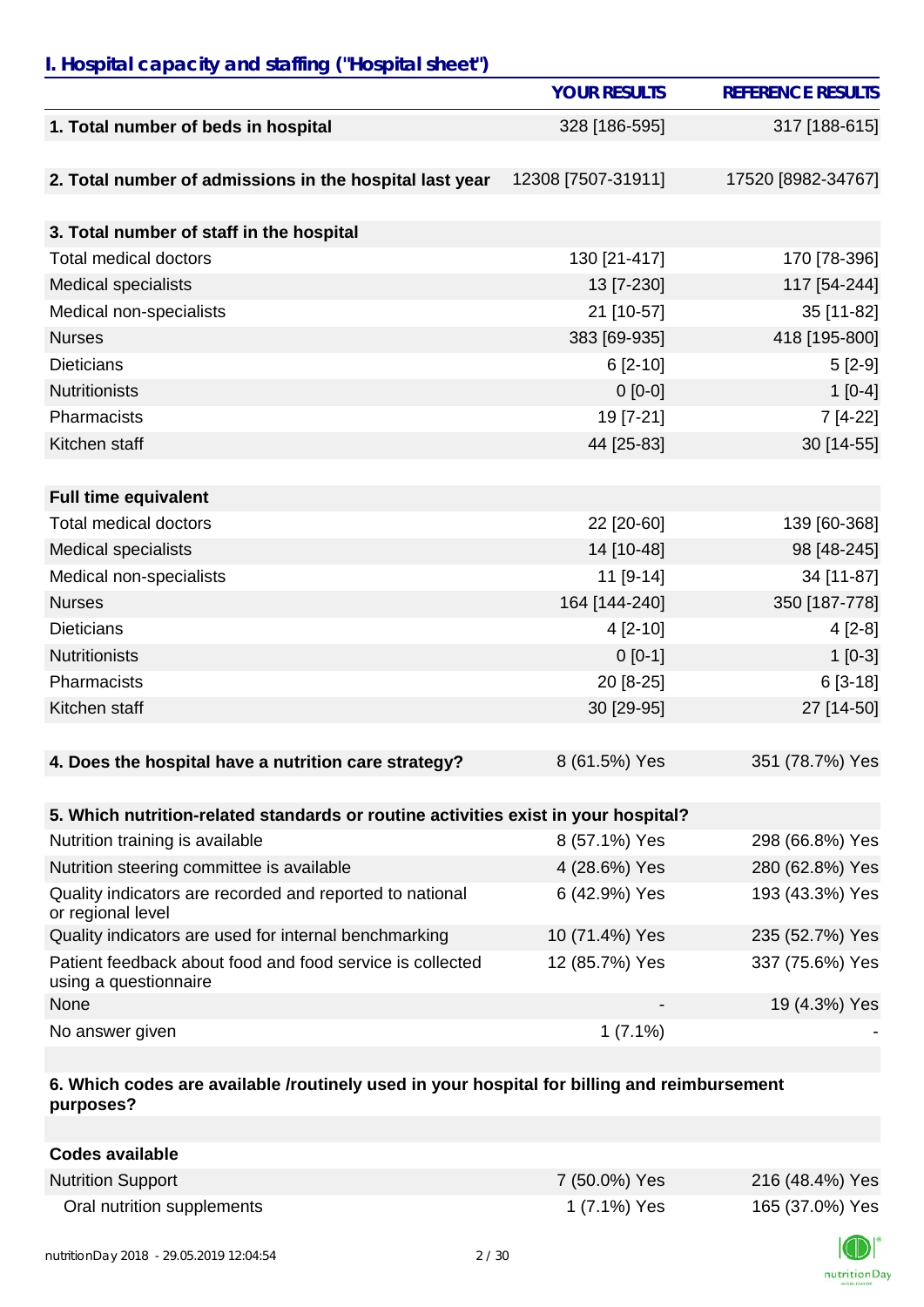| Parenteral nutrition                                      | 7 (50.0%) Yes            | 255 (57.2%) Yes |
|-----------------------------------------------------------|--------------------------|-----------------|
| <b>Enteral nutrition</b>                                  | 7 (50.0%) Yes            | 224 (50.2%) Yes |
| Dietary counseling                                        | 4 (28.6%) Yes            | 166 (37.2%) Yes |
| Specific dietary interventions                            |                          | 119 (26.7%) Yes |
| Screening for malnutrition                                | 6 (42.9%) Yes            | 119 (26.7%) Yes |
| Risk of malnutrition                                      | 4 (28.6%) Yes            | 103 (23.1%) Yes |
| Malnutrition (in general)                                 | 12 (85.7%) Yes           | 203 (45.5%) Yes |
| Severity of malnutrition (i.e. mild, moderate, severe)    | 13 (92.9%) Yes           | 195 (43.7%) Yes |
| No information available from billing/finance/controlling |                          | 75 (16.8%) Yes  |
| No answer given                                           | $\overline{\phantom{a}}$ | 18 (4.0%)       |
|                                                           |                          |                 |
| <b>Codes routinely used</b>                               |                          |                 |
| <b>Nutrition Support</b>                                  | 5 (35.7%) Yes            | 188 (42.2%) Yes |
| Oral nutrition supplements                                | 1 (7.1%) Yes             | 143 (32.1%) Yes |
| Parenteral nutrition                                      | 5 (35.7%) Yes            | 233 (52.2%) Yes |
| <b>Enteral nutrition</b>                                  | 5 (35.7%) Yes            | 205 (46.0%) Yes |
| Dietary counseling                                        | 3 (21.4%) Yes            | 140 (31.4%) Yes |
| Specific dietary interventions                            |                          | 105 (23.5%) Yes |
| Screening for malnutrition                                | 5 (35.7%) Yes            | 95 (21.3%) Yes  |
| <b>Risk of malnutrition</b>                               | 3 (21.4%) Yes            | 80 (17.9%) Yes  |
| Malnutrition (in general)                                 | 10 (71.4%) Yes           | 176 (39.5%) Yes |
| Severity of malnutrition (i.e. mild, moderate, severe)    | 11 (78.6%) Yes           | 169 (37.9%) Yes |
| No information available from billing/finance/controlling | 1 (7.1%) Yes             | 81 (18.2%) Yes  |
| No answer given                                           |                          | 29 (6.5%)       |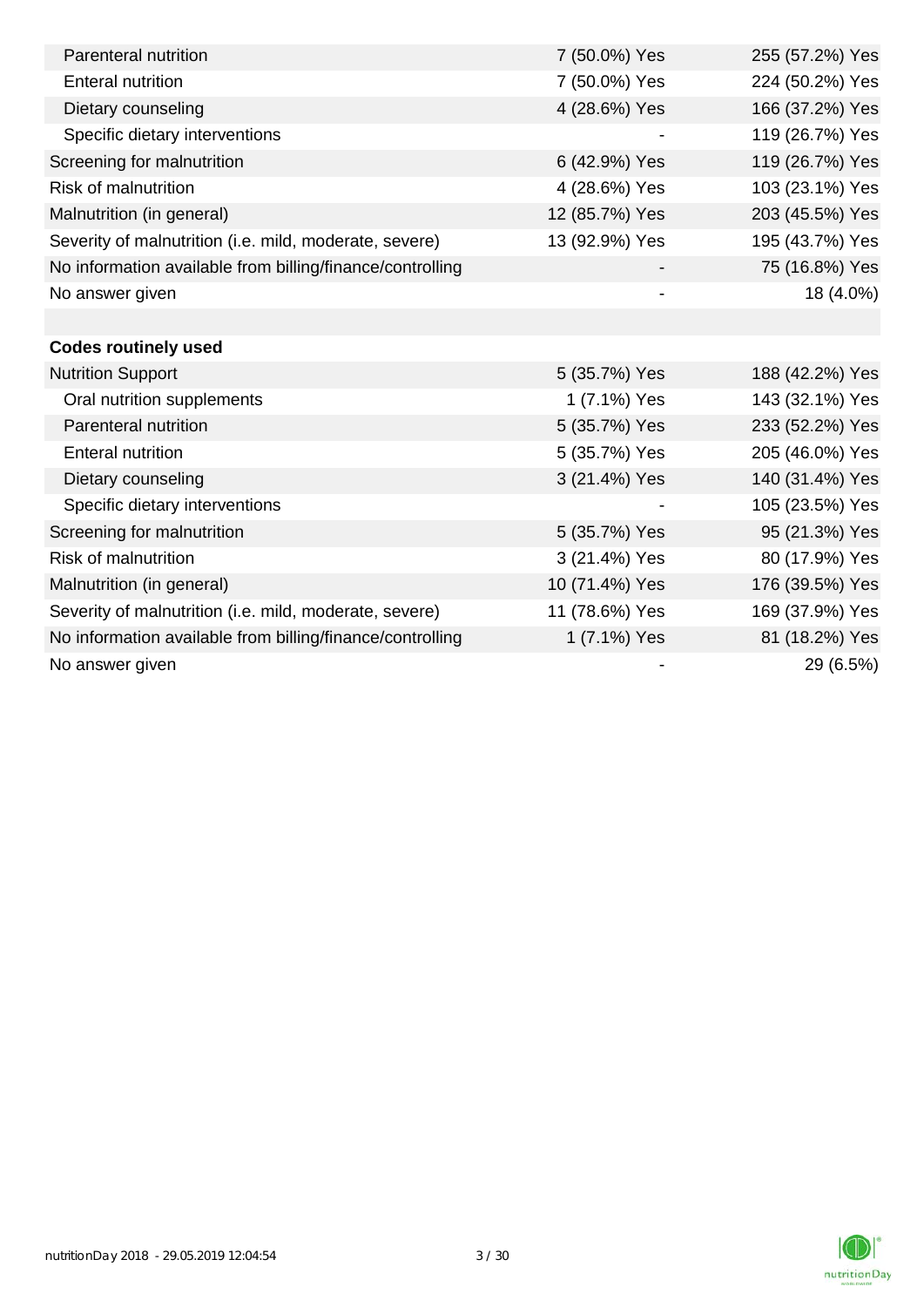# *II. Unit organisation and structures ("Sheet 1a/1b")*

|                                                                       | <b>YOUR RESULTS</b>          | <b>REFERENCE RESULTS</b> |
|-----------------------------------------------------------------------|------------------------------|--------------------------|
|                                                                       |                              |                          |
| Internal Medicine / General                                           | 13 (52.0%)                   | 19.3%                    |
| Internal Medicine / Cardiology                                        | $1(4.0\%)$                   | 4.5%                     |
| Internal Medicine / Gastroenterology & hepatology                     | $1(4.0\%)$                   | 6.3%                     |
| Internal Medicine / Geriatrics                                        |                              | 7.9%                     |
| Internal Medicine / Infectious diseases                               |                              | 0.5%                     |
| Internal Medicine / Nephrology                                        |                              | 1.3%                     |
| Internal Medicine / Oncology (incl. radiotherapy)                     | $2(8.0\%)$                   | 7.2%                     |
| Interdisciplinary                                                     |                              | 3.3%                     |
| Long term care                                                        |                              | 2.0%                     |
| Neurology                                                             |                              | 3.6%                     |
| Surgery / General                                                     | $3(12.0\%)$                  | 13.5%                    |
| Surgery/ Cardiac/Vascular/Thoracic                                    |                              | 2.1%                     |
| Surgery / Neurosurgery                                                |                              | 1.0%                     |
| Surgery / Orthopedic                                                  |                              | 4.2%                     |
| Trauma                                                                | $1(4.0\%)$                   | 1.4%                     |
| Ear Nose Throat (ENT)                                                 |                              | 1.8%                     |
| Gynecology / Obstetrics                                               | $\qquad \qquad \blacksquare$ | 1.6%                     |
| Pediatrics                                                            |                              | 1.3%                     |
| Psychiatry                                                            |                              | 0.9%                     |
| <b>Others</b>                                                         | 4 (16.0%)                    | 16.1%                    |
|                                                                       |                              |                          |
| 2. Number of registered inpatients at noon                            | 23 [21-27]                   | 24 [18-31]               |
|                                                                       |                              |                          |
| 3. Total bed capacity of the unit                                     | 28 [24-39]                   | 30 [24-38]               |
|                                                                       |                              |                          |
| 4. Number of each type of staff in the unit for TODAY's morning shift |                              |                          |
|                                                                       |                              |                          |
| <b>Fully trained</b>                                                  |                              |                          |
| <b>Medical doctors</b>                                                | $8[4-10]$                    | $3[2-7]$                 |
| <b>Nurses</b>                                                         | $7[5-8]$                     | $5[3-8]$                 |
| Nursing aides                                                         | $3[2-4]$                     | $2[1-3]$                 |
| <b>Dieticians</b>                                                     | $1[1-1]$                     | $1[0-1]$                 |
| <b>Nutritionists</b>                                                  | $0 [0-0]$                    | $0 [0-1]$                |
| Administrative staff                                                  | $2[1-2]$                     | $1[0-1]$                 |
| Other staff involved in patient care                                  | $5[3-7]$                     | $1[0-2]$                 |
|                                                                       |                              |                          |
| In training                                                           |                              |                          |
| <b>Medical doctors</b>                                                | $1[0-3]$                     | $1[0-3]$                 |
| <b>Medical students</b>                                               | $1[0-4]$                     | $0[0-2]$                 |
| <b>Nurses</b>                                                         | $0[0-2]$                     | $1[0-3]$                 |

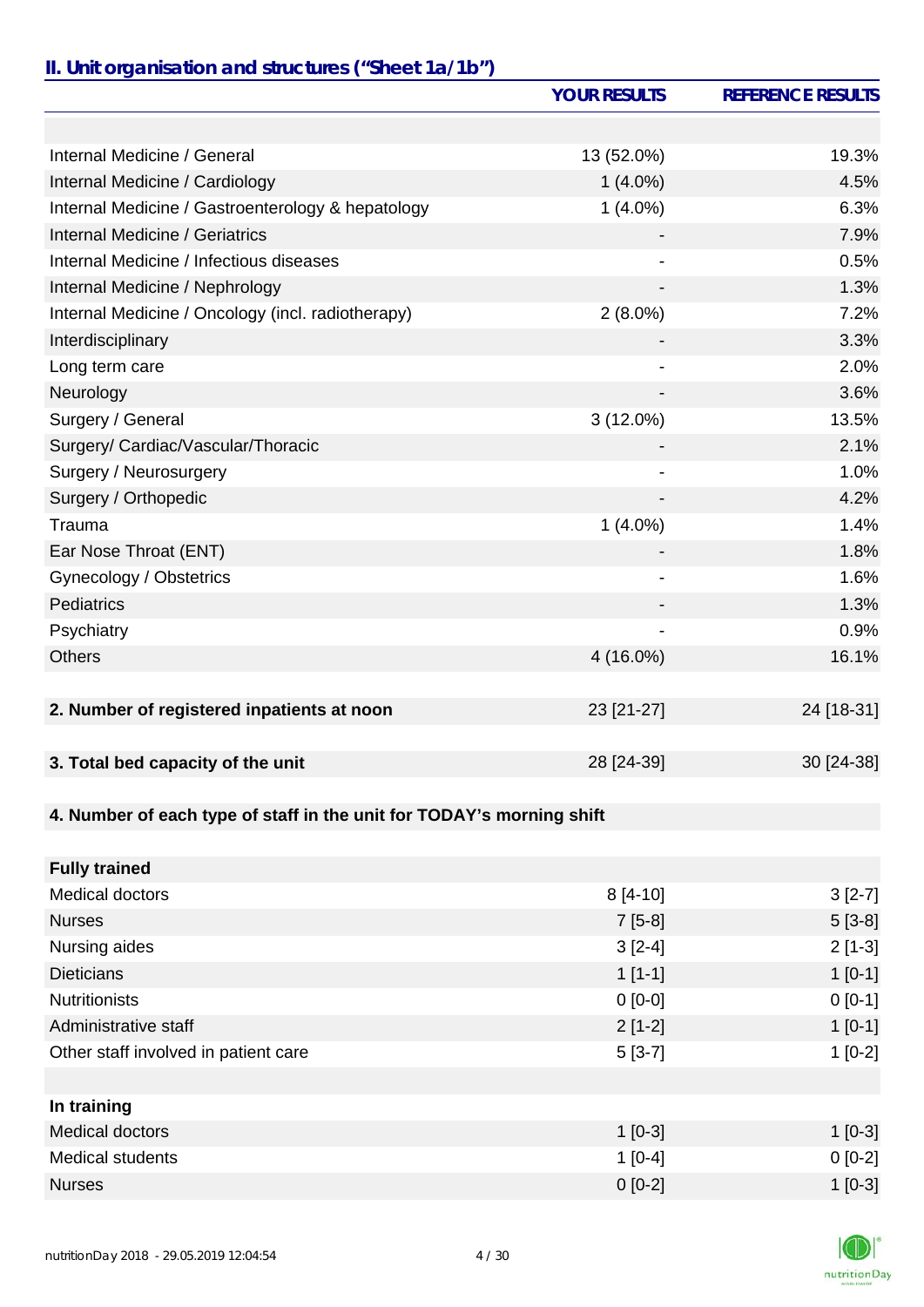| Nursing aides                                                                                       | $0 [0-0]$      | $0[0-0]$        |
|-----------------------------------------------------------------------------------------------------|----------------|-----------------|
| <b>Dieticians</b>                                                                                   | $0[0-1]$       | $0[0-0]$        |
| <b>Nutritionists</b>                                                                                | $0 [0-0]$      | $0[0-0]$        |
| Other staff involved in patient care                                                                | $0 [0-0]$      | $0 [0-0]$       |
|                                                                                                     |                |                 |
| 5. Is there a nutrition support team in your hospital<br>available?                                 | 15 (62.5%) Yes | 705 (76.4%) Yes |
| 6. Does the unit have a nutrition care strategy?                                                    | 18 (75.0%) Yes | 678 (73.5%) Yes |
|                                                                                                     |                |                 |
| 7. Is there a person in your unit responsible for<br>nutrition care?                                | 22 (91.7%) Yes | 644 (69.8%) Yes |
| 8. Is there a dietician, nutritionist or dietetic assistant<br>available for your unit?             | 24 (100%) Yes  | 831 (90.0%) Yes |
| 9. Is specific staff responsible for providing feeding<br>assistance to patients during meal times? | 21 (87.5%) Yes | 575 (62.3%) Yes |
| 10. How do you MAINLY screen/monitor patients for<br>malnutrition?                                  |                |                 |
| At admission                                                                                        |                |                 |
| No routine screening                                                                                |                | 85 (8.8%) Yes   |
| No fixed criteria                                                                                   |                | 14 (1.4%) Yes   |
| Experience / visual assessment only                                                                 |                | 77 (7.9%) Yes   |
| Weighing / BMI only                                                                                 |                | 141 (14.5%) Yes |
| Nutritional Risk Screening (NRS) 2002                                                               | 2 (8.0%) Yes   | 309 (31.9%) Yes |
| Malnutrition Universal Screening Tool (MUST)                                                        |                | 59 (6.1%) Yes   |
| Malnutrition Screening tool (MST)                                                                   | 17 (68.0%) Yes | 70 (7.2%) Yes   |
| <b>SNAQ</b>                                                                                         |                | 11 (1.1%) Yes   |
| Other formal tool                                                                                   | 5 (20.0%) Yes  | 148 (15.3%) Yes |
| I do not know                                                                                       |                | 9 (0.93%) Yes   |
| Missing                                                                                             | $1(4.0\%)$     | 47 (4.8%)       |
|                                                                                                     |                |                 |
| <b>During hospital stay</b>                                                                         |                |                 |
| No routine monitoring                                                                               | 4 (16.0%) Yes  | 88 (9.1%) Yes   |
| No fixed criteria                                                                                   | 8 (32.0%) Yes  | 77 (7.9%) Yes   |
| Experience / visual assessment only                                                                 | 3 (12.0%) Yes  | 174 (17.9%) Yes |
| Weighing / BMI only                                                                                 | 1 (4.0%) Yes   | 313 (32.3%) Yes |
| Other formal tool                                                                                   | 8 (32.0%) Yes  | 251 (25.9%) Yes |
| I do not know                                                                                       |                | 20 (2.1%) Yes   |
| Missing                                                                                             | $1(4.0\%)$     | 47 (4.8%)       |
|                                                                                                     |                |                 |
| 11a. Do you routinely use guidelines or standards for<br>nutrition care?                            | 22 (95.7%) Yes | 724 (80.0%) Yes |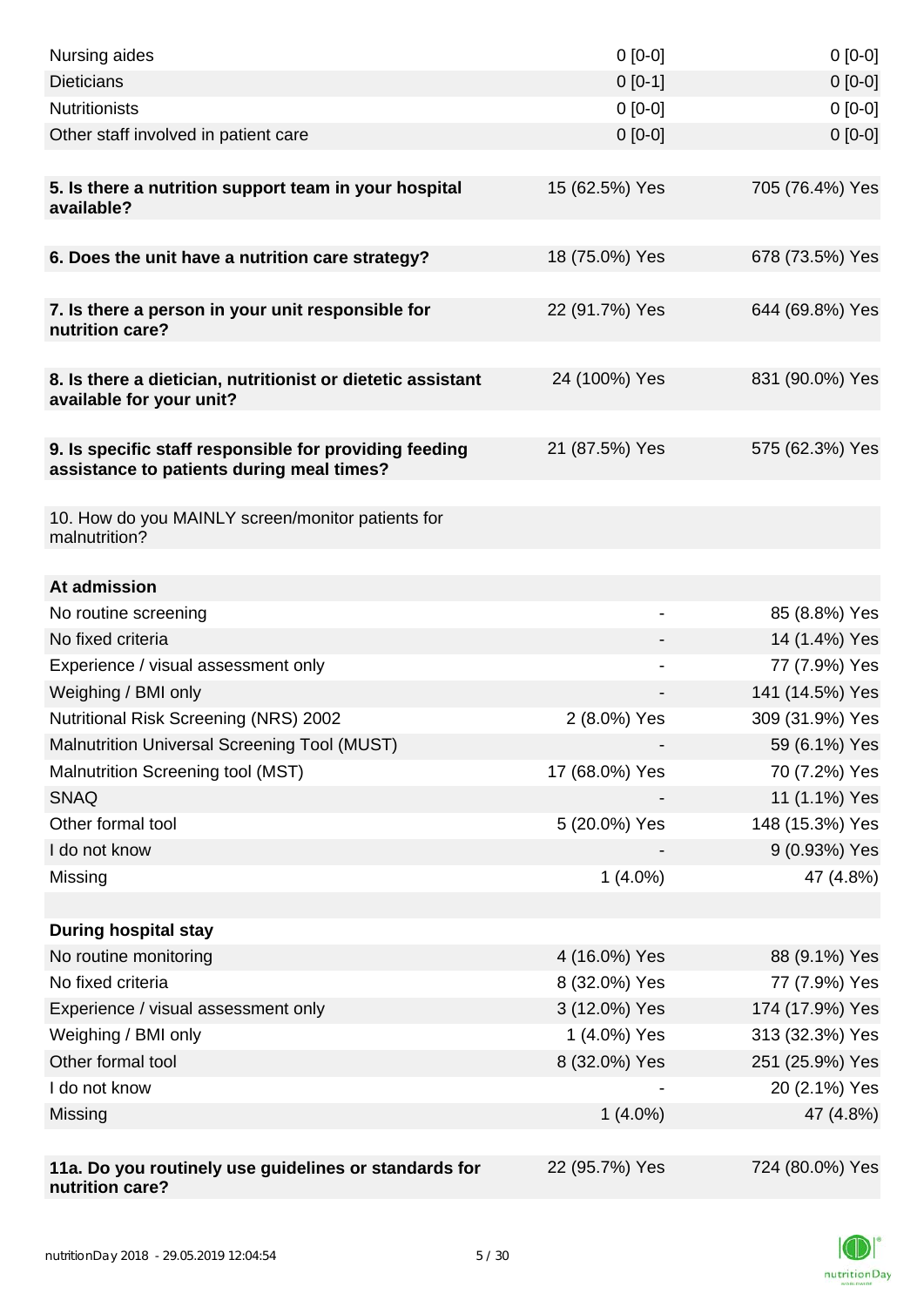| 11b. If yes, which one is mainly used?                            |                |                 |
|-------------------------------------------------------------------|----------------|-----------------|
| International guidelines                                          |                | 186 (25.7%) Yes |
| National guidelines                                               | 13 (59.1%) Yes | 105 (14.5%) Yes |
| Standards on hospital level                                       | 3 (13.6%) Yes  | 249 (34.4%) Yes |
| Standards on unit level                                           |                | 51 (7.0%) Yes   |
| Individual patient nutrition care plans                           | 5 (22.7%) Yes  | 116 (16.0%) Yes |
| Other                                                             | 1 (4.5%) Yes   | 7 (0.97%) Yes   |
| Missing                                                           |                | 10(1.4%)        |
|                                                                   |                |                 |
| 12. What is routinely done in your unit for given patient groups? |                |                 |
|                                                                   |                |                 |
| At risk                                                           |                |                 |
| Watchful waiting                                                  | 5 (20.0%) Yes  | 281 (29.0%) Yes |
| Discuss nutrition care activities during ward rounds              | 15 (60.0%) Yes | 430 (44.3%) Yes |
| Develop an individual nutrition care plan                         | 20 (80.0%) Yes | 509 (52.5%) Yes |
| Initiate treatment / nutrition intervention                       | 18 (72.0%) Yes | 582 (60.0%) Yes |
| Consult a nutrition expert (dietician, nutritionist, etc.)        | 21 (84.0%) Yes | 592 (61.0%) Yes |
| Consult a medical professional                                    | 9 (36.0%) Yes  | 383 (39.5%) Yes |
| Calculate energy requirements                                     | 18 (72.0%) Yes | 479 (49.4%) Yes |
| Calculate protein requirements                                    | 17 (68.0%) Yes | 466 (48.0%) Yes |
|                                                                   |                |                 |
| <b>Malnourished</b>                                               |                |                 |
| Watchful waiting                                                  | 2 (8.0%) Yes   | 196 (20.2%) Yes |
| Discuss nutrition care activities during ward rounds              | 16 (64.0%) Yes | 462 (47.6%) Yes |
| Develop an individual nutrition care plan                         | 20 (80.0%) Yes | 541 (55.8%) Yes |
| Initiate treatment / nutrition intervention                       | 20 (80.0%) Yes | 624 (64.3%) Yes |
| Consult a nutrition expert (dietician, nutritionist, etc.)        | 21 (84.0%) Yes | 581 (59.9%) Yes |
| Consult a medical professional                                    | 12 (48.0%) Yes | 411 (42.4%) Yes |
| Calculate energy requirements                                     | 18 (72.0%) Yes | 537 (55.4%) Yes |
| Calculate protein requirements                                    | 17 (68.0%) Yes | 522 (53.8%) Yes |
|                                                                   |                |                 |
| <b>Every patient</b>                                              |                |                 |
| Watchful waiting                                                  | 15 (60.0%) Yes | 483 (49.8%) Yes |
| Discuss nutrition care activities during ward rounds              | 6 (24.0%) Yes  | 258 (26.6%) Yes |
| Develop an individual nutrition care plan                         | 5 (20.0%) Yes  | 184 (19.0%) Yes |
| Initiate treatment / nutrition intervention                       | 3 (12.0%) Yes  | 135 (13.9%) Yes |
| Consult a nutrition expert (dietician, nutritionist, etc.)        | 1 (4.0%) Yes   | 185 (19.1%) Yes |
| Consult a medical professional                                    | 5 (20.0%) Yes  | 209 (21.5%) Yes |
| Calculate energy requirements                                     | 4 (16.0%) Yes  | 123 (12.7%) Yes |
| Calculate protein requirements                                    | 4 (16.0%) Yes  | 113 (11.6%) Yes |
|                                                                   |                |                 |
| <b>Never</b>                                                      |                |                 |
| Watchful waiting                                                  | 5 (20.0%) Yes  | 76 (7.8%) Yes   |
| Discuss nutrition care activities during ward rounds              | 1 (4.0%) Yes   | 62 (6.4%) Yes   |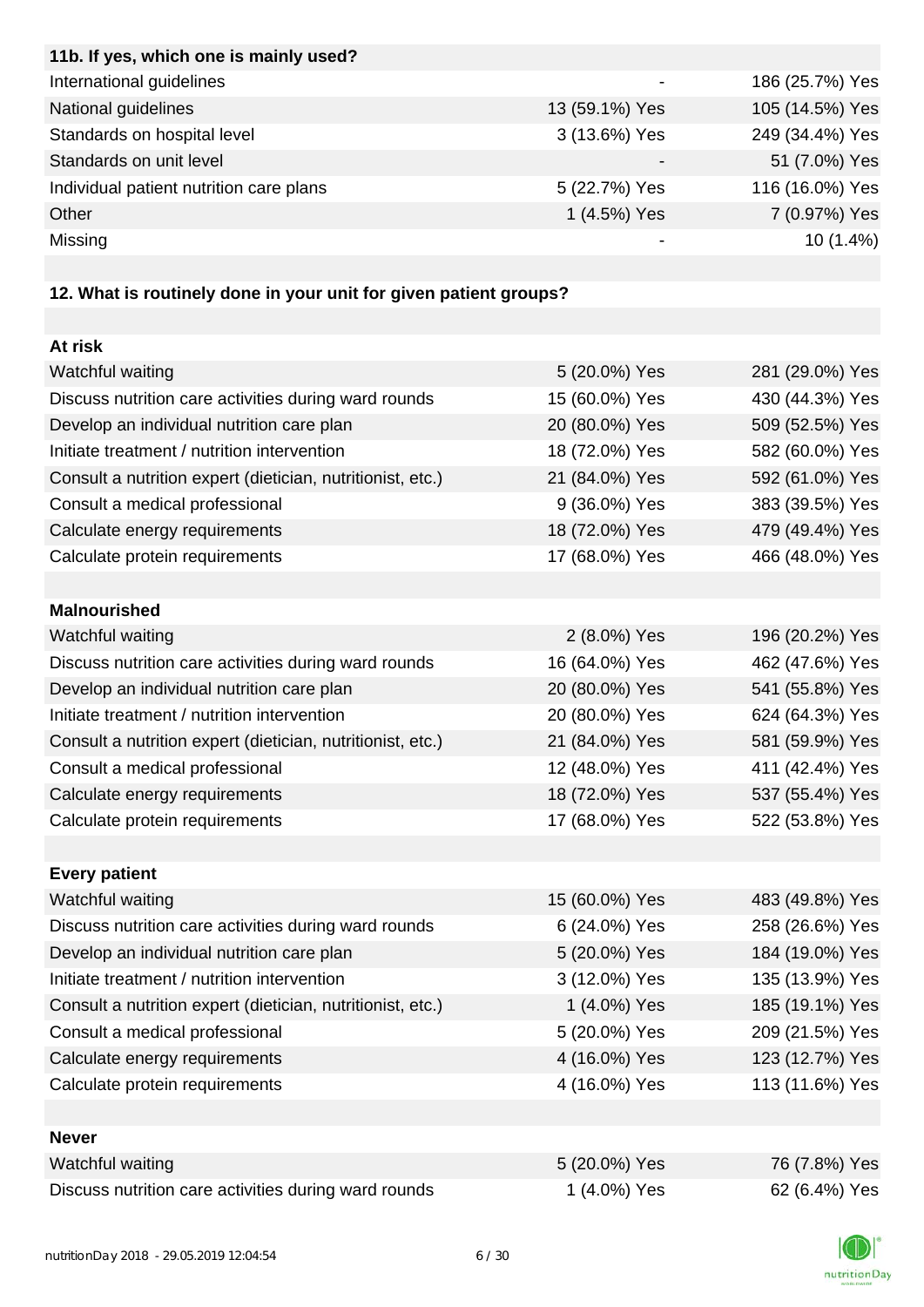| Develop an individual nutrition care plan                          |                          | 50 (5.2%) Yes   |
|--------------------------------------------------------------------|--------------------------|-----------------|
| Initiate treatment / nutrition intervention                        |                          | 13 (1.3%) Yes   |
| Consult a nutrition expert (dietician, nutritionist, etc.)         |                          | 16 (1.6%) Yes   |
| Consult a medical professional                                     | 1 (4.0%) Yes             | 106 (10.9%) Yes |
| Calculate energy requirements                                      |                          | 103 (10.6%) Yes |
| Calculate protein requirements                                     |                          | 124 (12.8%) Yes |
|                                                                    |                          |                 |
| I do not know                                                      |                          |                 |
| Watchful waiting                                                   | 4 (16.0%) Yes            | 51 (5.3%) Yes   |
| Discuss nutrition care activities during ward rounds               | 2 (8.0%) Yes             | 40 (4.1%) Yes   |
| Develop an individual nutrition care plan                          | 2 (8.0%) Yes             | 22 (2.3%) Yes   |
| Initiate treatment / nutrition intervention                        | 2 (8.0%) Yes             | 22 (2.3%) Yes   |
| Consult a nutrition expert (dietician, nutritionist, etc.)         | 2 (8.0%) Yes             | 18 (1.9%) Yes   |
| Consult a medical professional                                     | 5 (20.0%) Yes            | 51 (5.3%) Yes   |
| Calculate energy requirements                                      | 2 (8.0%) Yes             | 40 (4.1%) Yes   |
| Calculate protein requirements                                     | 2 (8.0%) Yes             | 42 (4.3%) Yes   |
|                                                                    |                          |                 |
| 13. When do you routinely weigh your patients?                     |                          |                 |
| at admission                                                       | 20 (80.0%) Yes           | 625 (64.4%) Yes |
| Within 24 hours                                                    | 11 (44.0%) Yes           | 142 (14.6%) Yes |
| Within 48 hours                                                    |                          | 54 (5.6%) Yes   |
| Within 72 hours                                                    | $\overline{\phantom{a}}$ | 27 (2.8%) Yes   |
| Every week                                                         | 10 (40.0%) Yes           | 393 (40.5%) Yes |
| Occasionally                                                       | 4 (16.0%) Yes            | 109 (11.2%) Yes |
| When requested                                                     | 14 (56.0%) Yes           | 483 (49.8%) Yes |
| At discharge                                                       |                          | 52 (5.4%) Yes   |
| Never                                                              |                          | 13 (1.3%) Yes   |
| I do not know                                                      | 1 (4.0%) Yes             | 4 (0.41%) Yes   |
| No answer given                                                    | 10 (41.7%)               | 50 (5.2%)       |
|                                                                    |                          |                 |
| 14. What do you do to support adequate food intake of patients?    |                          |                 |
| Offer additional meals or in between snacks                        | 21 (84.0%) Yes           | 730 (75.3%) Yes |
| Offer meal choices                                                 | 20 (80.0%) Yes           | 711 (73.3%) Yes |
| Offer different portion sizes                                      | 17 (68.0%) Yes           | 635 (65.5%) Yes |
| Consider food presentation                                         | 11 (44.0%) Yes           | 356 (36.7%) Yes |
| Change food texture/consistency as needed                          | 22 (88.0%) Yes           | 797 (82.2%) Yes |
| Consider patient problems with eating and drinking                 | 20 (80.0%) Yes           | 793 (81.8%) Yes |
| Ensure that mealtimes are undisturbed/protected<br>mealtime policy | 4 (16.0%) Yes            | 218 (22.5%) Yes |
| Promote positive eating environment                                | 13 (52.0%) Yes           | 281 (29.0%) Yes |
| Consider cultural/religious preferences                            | 20 (80.0%) Yes           | 559 (57.6%) Yes |
| Consider patient allergies / intolerances                          | 22 (88.0%) Yes           | 650 (67.0%) Yes |
| Other                                                              |                          | 74 (7.6%) Yes   |
| I do not know                                                      | 1 (4.0%) Yes             | 19 (2.0%) Yes   |
| No answer given                                                    | $1(4.0\%)$               | 48 (4.9%)       |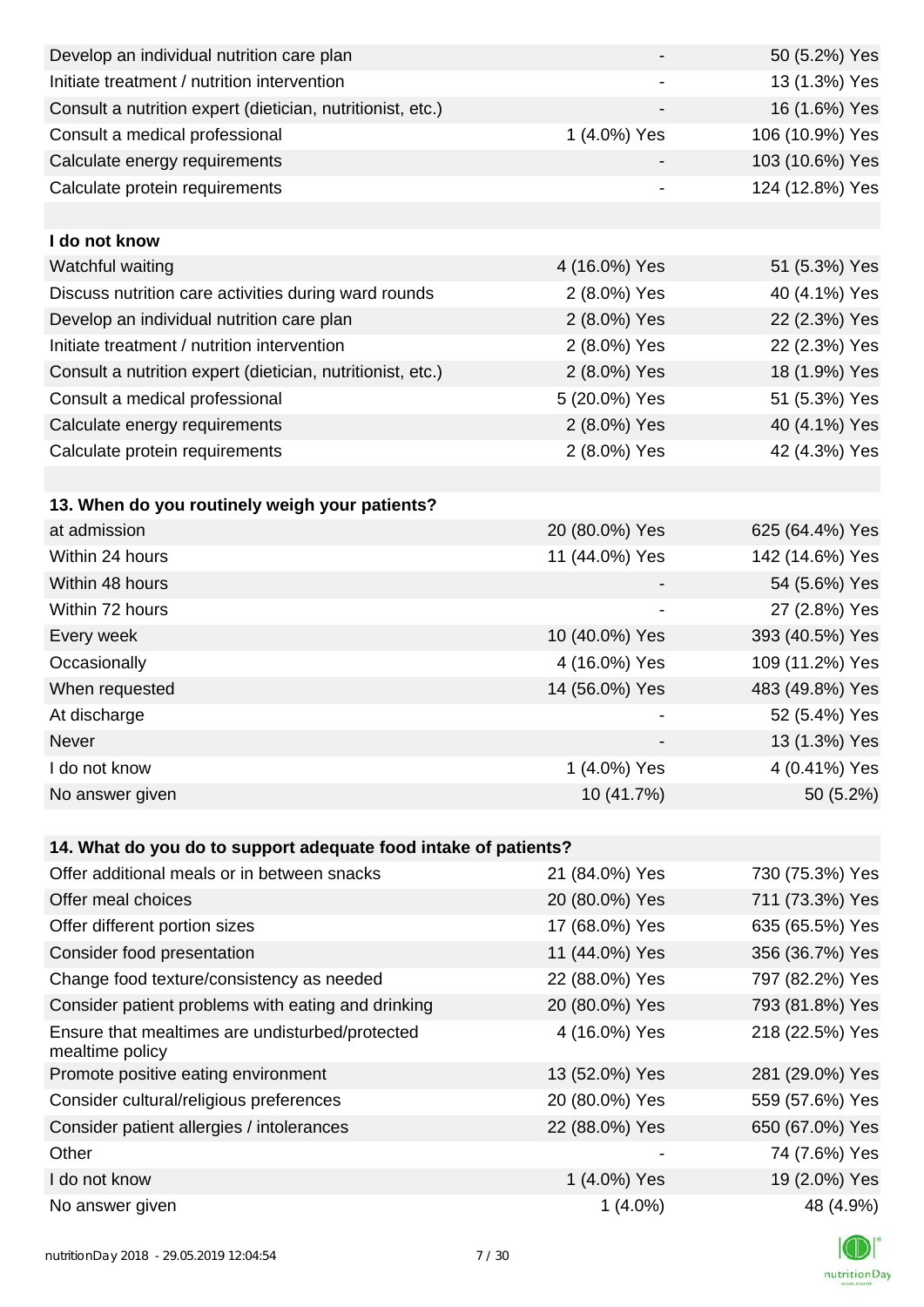| 15. Which nutrition-related standards or routine activities exist in your unit?     |                |                 |
|-------------------------------------------------------------------------------------|----------------|-----------------|
| Nutrition training is available                                                     | 14 (56.0%) Yes | 558 (57.5%) Yes |
| Reporting of nutrition related information to hospital<br>managers                  | 14 (56.0%) Yes | 408 (42.1%) Yes |
| Quality indicators are recorded and reported to national<br>or regional level       | 8 (32.0%) Yes  | 302 (31.1%) Yes |
| Quality indicators are used for internal benchmarking                               | 16 (64.0%) Yes | 358 (36.9%) Yes |
| Patient feedback about food and food service is collected<br>using a questionnaire  | 21 (84.0%) Yes | 625 (64.4%) Yes |
| None                                                                                |                | 32 (3.3%) Yes   |
| I do not know                                                                       | 3 (12.0%) Yes  | 38 (3.9%) Yes   |
| No answer given                                                                     | $1(4.0\%)$     | 68 (7.0%)       |
|                                                                                     |                |                 |
| 16. At admission what is asked and documented?                                      |                |                 |
| Change in weight                                                                    | 21 (84.0%) Yes | 775 (79.9%) Yes |
| Eating habits/difficulties                                                          | 19 (76.0%) Yes | 746 (76.9%) Yes |
| Nutrition before admission                                                          | 15 (60.0%) Yes | 592 (61.0%) Yes |
| None                                                                                |                | 15 (1.5%) Yes   |
| I do not know                                                                       | 2 (8.0%) Yes   | 20 (2.1%) Yes   |
| No answer given                                                                     | $1(4.0\%)$     | 70 (7.2%)       |
|                                                                                     |                |                 |
| 17. On what forms is there a specific part about eating, nutrition or malnutrition? |                |                 |
|                                                                                     |                |                 |
| a. Patient Record has a section for                                                 |                |                 |
| indicating if the patient is malnourished or at risk of<br>malnutrition             | 20 (80.0%) Yes | 708 (73.0%) Yes |

| nutrition treatment                                                                  | 18 (72.0%) Yes | 582 (60.0%) Yes |
|--------------------------------------------------------------------------------------|----------------|-----------------|
| None                                                                                 | 1 (4.0%) Yes   | 54 (5.6%) Yes   |
| I do not know                                                                        | 2 (8.0%) Yes   | 26 (2.7%) Yes   |
|                                                                                      |                |                 |
| b. Discharge Letter                                                                  |                |                 |
| summarizes nutrition treatment received during stay                                  | 10 (40.0%) Yes | 407 (42.0%) Yes |
| makes future nutrition-related recommendations                                       | 15 (60.0%) Yes | 572 (59.0%) Yes |
| None                                                                                 | 1 (4.0%) Yes   | 110 (11.3%) Yes |
| I do not know                                                                        | 5 (20.0%) Yes  | 69 (7.1%) Yes   |
|                                                                                      |                |                 |
| 18. Do you provide brochures about malnutrition to at<br>risk/malnourished patients? | 5 (21.7%) Yes  | 356 (44.8%) Yes |
|                                                                                      |                |                 |
| 19. Who filled in this sheet?                                                        |                |                 |
| Head staff                                                                           | 4 (16.0%) Yes  | 281 (29.0%) Yes |
| Dietician                                                                            | 22 (88.0%) Yes | 517 (53.3%) Yes |
|                                                                                      |                |                 |

| <b>Nurse</b>         | 1 (4.0%) Yes             | 279 (28.8%) Yes |
|----------------------|--------------------------|-----------------|
| Physician            | $\overline{\phantom{0}}$ | 128 (13.2%) Yes |
| Administrative staff | 1 (4.0%) Yes             | 8 (0.82%) Yes   |

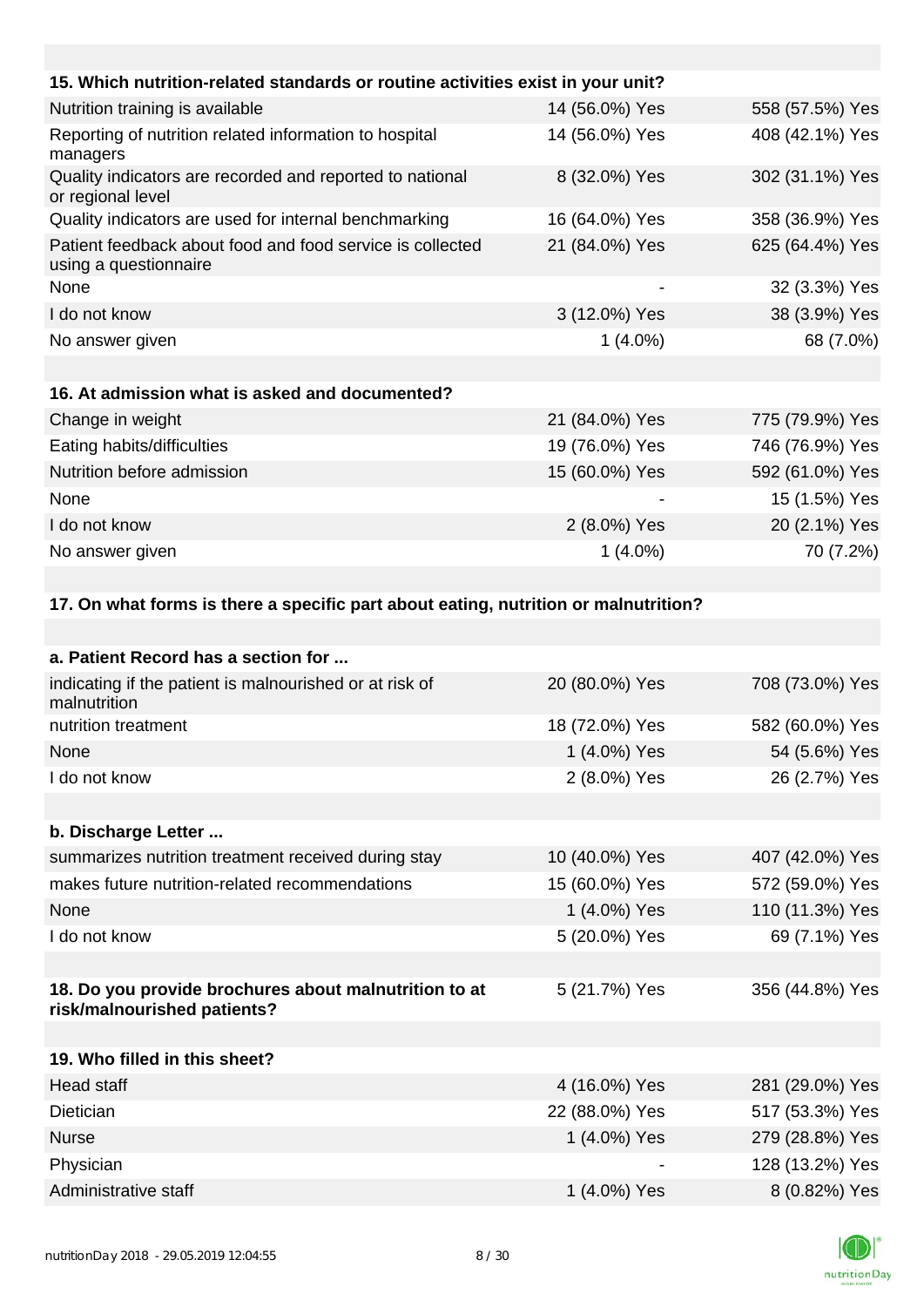| Other         | $\overline{\phantom{0}}$ | 39 (4.0%) Yes |
|---------------|--------------------------|---------------|
| None          | $\overline{\phantom{0}}$ |               |
| I do not know | 1 (4.0%) Yes             | 7 (0.72%) Yes |

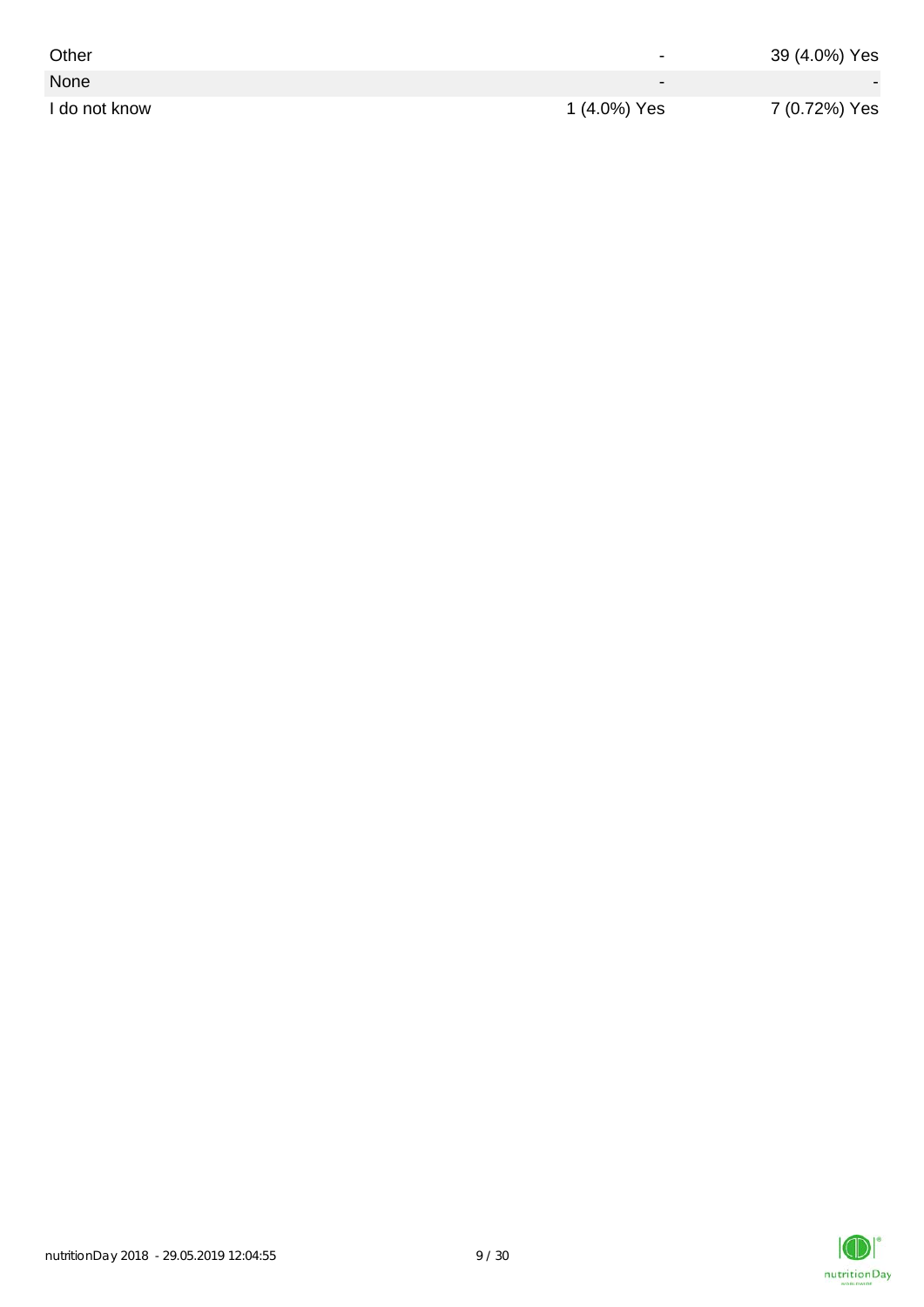|                                                                                         | <b>YOUR RESULTS</b> | <b>REFERENCE RESULTS</b> |
|-----------------------------------------------------------------------------------------|---------------------|--------------------------|
|                                                                                         |                     |                          |
| Total                                                                                   | 327                 | 17827                    |
| Age                                                                                     | 63 [51-73]          | 67 [53-78]               |
| Female                                                                                  | 158 (48.3%)         | 8951 (50.2%)             |
| Weight                                                                                  | 87.5±29.5           | 70.1±19.2                |
| Height                                                                                  | $169 + 12$          | 165±10                   |
| <b>BMI</b>                                                                              | $30.4 \pm 9.6$      | $25.5 \pm 6.0$           |
|                                                                                         |                     |                          |
| 1. This hospital admission was                                                          |                     |                          |
| planned                                                                                 | 45 (13.8%)          | 6798 (38.1%)             |
| an emergency                                                                            | 270 (82.6%)         | 9562 (53.6%)             |
| I do not know                                                                           | 12 (3.7%)           | 1467 (8.2%)              |
| No answer given                                                                         |                     |                          |
|                                                                                         |                     |                          |
| 2a. Diagnosis at admission                                                              |                     |                          |
| 0100 Infectious and parasitic diseases                                                  | 45 (13.8%)          | 1555 (8.7%)              |
| 0200 Neoplasms                                                                          | 23 (7.0%)           | 3133 (17.6%)             |
| 0300 Blood and bloodforming organs and the immune<br>mechanism                          | 15 (4.6%)           | 1159 (6.5%)              |
| 0400 Endocrine, nutritional and metabolic diseases                                      | 70 (21.4%)          | 2190 (12.3%)             |
| 0500 Mental health                                                                      | 22 (6.7%)           | 851 (4.8%)               |
| 0600 Nervous system                                                                     | 40 (12.2%)          | 1636 (9.2%)              |
| 0700 Eye and adnexa                                                                     | 3(0.92%)            | 236 (1.3%)               |
| 0800 Ear and mastoid process                                                            | 2(0.61%)            | 127 (0.71%)              |
| 0900 Circulatory system                                                                 | 108 (33.0%)         | 3801 (21.3%)             |
| 1000 Respiratory system                                                                 | 78 (23.9%)          | 2810 (15.8%)             |
| 1100 Digestive system                                                                   | 87 (26.6%)          | 4343 (24.4%)             |
| 1200 Skin and subcutaneous tissue                                                       | 29 (8.9%)           | 786 (4.4%)               |
| 1300 Musculoskeletal system and connective tissue                                       | 35 (10.7%)          | 2703 (15.2%)             |
| 1400 Genitourinary system                                                               | 28 (8.6%)           | 1776 (10.0%)             |
| 1500 Pregnancy, childbirth and the puerperium                                           |                     | 198 (1.1%)               |
| 1600 Conditions originating in the perinatal period                                     |                     | 25 (0.14%)               |
| 1700 Congenital/chromosomal abnormalities                                               | $3(0.92\%)$         | 31 (0.17%)               |
| 1800 Symptoms, signs, abnormal clinical/lab findings                                    | 81 (24.8%)          | 816 (4.6%)               |
| 1900 Injury, poisoning                                                                  | 10 (3.1%)           | 512 (2.9%)               |
| 2000 External causes of morbidity and mortality (e.g.<br>transport accidents, assaults) | $2(0.61\%)$         | 379 (2.1%)               |
| 2100 Factors influencing health status and contact with<br>health services              | 4(1.2%)             | 619 (3.5%)               |
| No answer given                                                                         |                     |                          |
|                                                                                         |                     |                          |
| 3. Which conditions/comorbidities does this patient have?                               |                     |                          |
| Cardiac insufficiency                                                                   | 133 (42.4%)         | 3518 (22.5%)             |

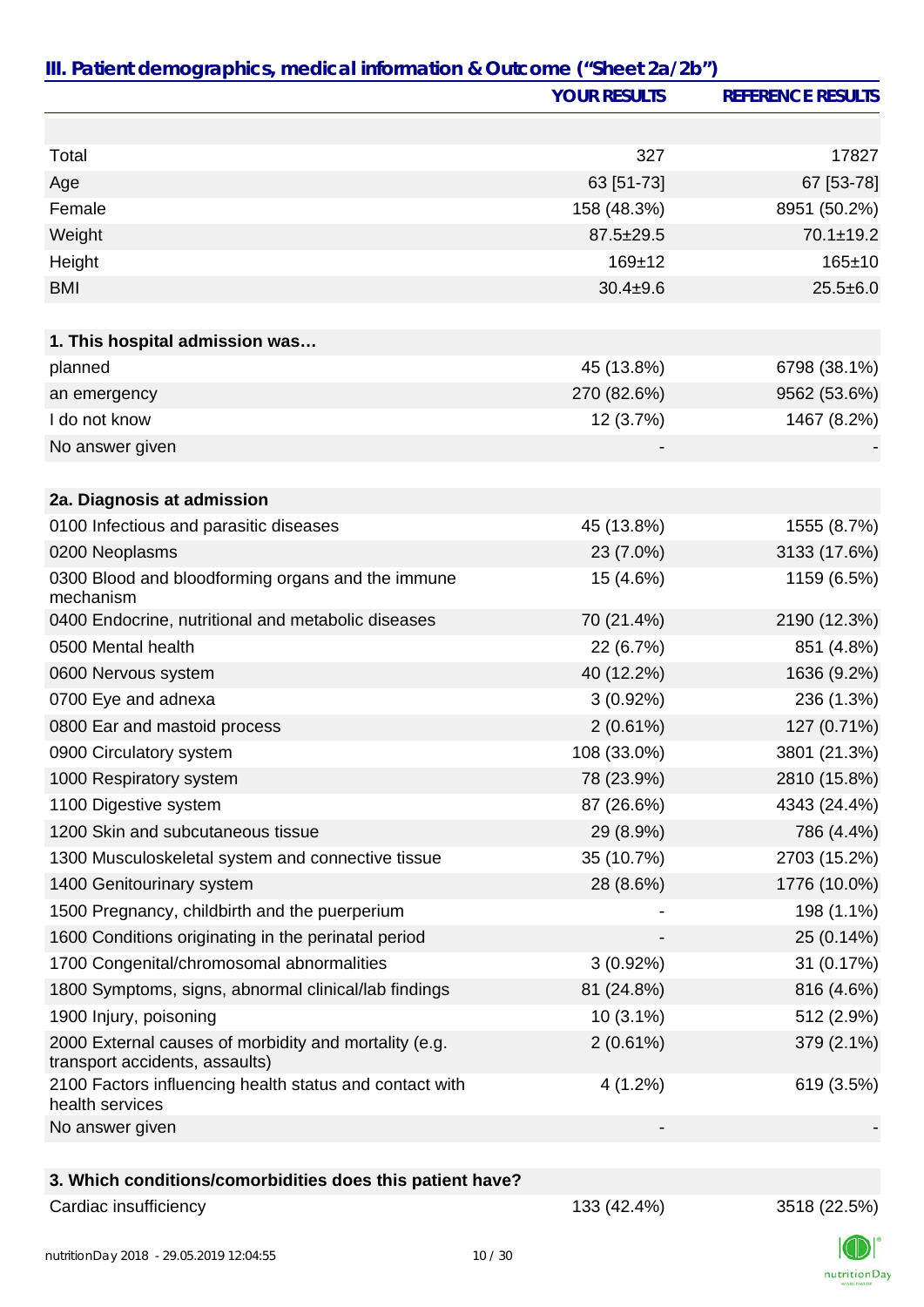| Myocardial infarction                                | 31 (10.0%)  | 823 (5.4%)    |
|------------------------------------------------------|-------------|---------------|
| Chronic lung disease                                 | 67 (21.2%)  | 2299 (14.8%)  |
| Cerebral vascular disease                            | 35 (11.2%)  | 1523 (9.9%)   |
| Peripheral vascular disease                          | 43 (13.8%)  | 1931 (12.6%)  |
| Chronic liver disease                                | 17 (5.5%)   | 992 (6.5%)    |
| Chronic kidney disease                               | 54 (17.3%)  | 1734 (11.3%)  |
| <b>Diabetes</b>                                      | 111 (35.6%) | 3888 (24.9%)  |
| Cancer                                               | 62 (19.7%)  | 3763 (24.2%)  |
| Infection                                            | 57 (18.3%)  | 2245 (14.5%)  |
| Dementia                                             | 12 (3.9%)   | 798 (5.2%)    |
| Major depressive disorder                            | 32 (10.4%)  | 853 (5.6%)    |
| Other chronic mental disorder                        | 41 (13.3%)  | 815 (5.4%)    |
| Other chronic disease                                | 119 (38.8%) | 4031 (25.9%)  |
| None                                                 | 22 (6.7%)   | 3008 (16.9%)  |
|                                                      |             |               |
| 4a. Previous operation during this hospital stay     |             |               |
| Yes, planned                                         | 41 (12.5%)  | 3584 (20.1%)  |
| Yes, acute                                           | 34 (10.4%)  | 1077 (6.0%)   |
| <b>No</b>                                            | 229 (70.0%) | 12545 (70.4%) |
| I do not know                                        | 16 (4.9%)   | 230 (1.3%)    |
| Missing                                              | 7(2.1%)     | 391 (2.2%)    |
|                                                      |             |               |
| Days since operation                                 | $2[1-7]$    | $3[1-11]$     |
|                                                      |             |               |
| 4b. Planned operation during this hospital stay      |             |               |
| Yes, today or tomorrow                               | $8(2.4\%)$  | 1266 (7.1%)   |
| Yes, later                                           | $11(3.4\%)$ | 953 (5.3%)    |
| No                                                   | 276 (84.4%) | 13798 (77.4%) |
| I do not know                                        | 24 (7.3%)   | 833 (4.7%)    |
| Missing                                              | $8(2.4\%)$  | 977 (5.5%)    |
|                                                      |             |               |
| 5. Previous ICU admission during this hospital stay? | 32 (9.8%)   | 1781 (10.0%)  |
| (Yes)                                                |             |               |
|                                                      |             |               |
| 6. Is this patient terminally ill?                   | 20 (6.1%)   | 1122 (6.3%)   |
|                                                      |             |               |
| 7. Fluid status                                      |             |               |
| Normal                                               | 169 (51.7%) | 13668 (76.7%) |
| Overloaded                                           | 45 (13.8%)  | 1008 (5.7%)   |
| Dehydrated                                           | 14 (4.3%)   | 878 (4.9%)    |
| I do not know                                        | 99 (30.3%)  | 2273 (12.8%)  |
| Missing                                              |             |               |
|                                                      |             |               |
| 8. Number of different medications planned           |             |               |
| Oral                                                 | $6[3-10]$   | $5[2-8]$      |
|                                                      |             |               |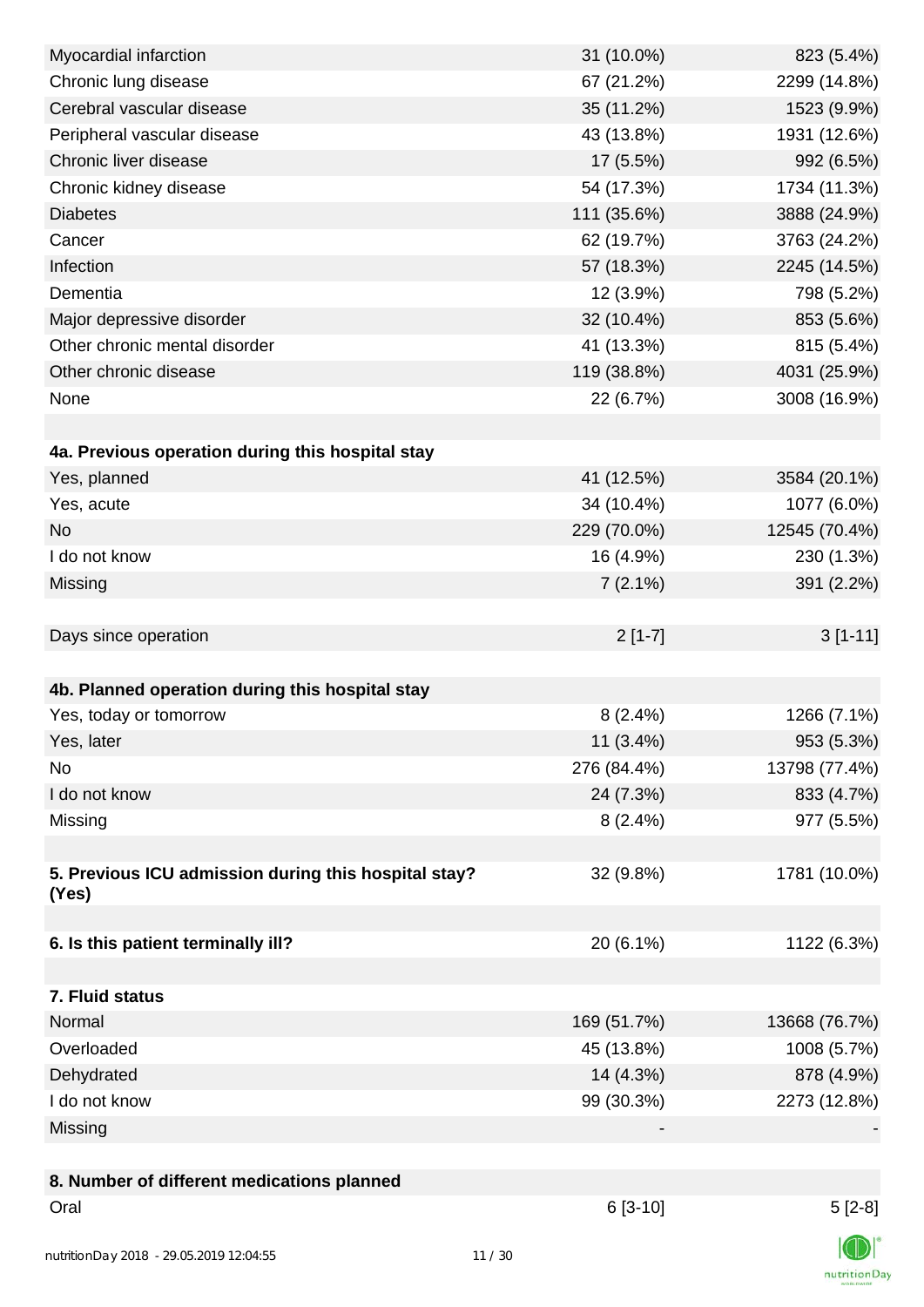| Other                                                                                    | $3[2-5]$    | $2[1-4]$      |
|------------------------------------------------------------------------------------------|-------------|---------------|
|                                                                                          |             |               |
| 9. Was this patient identified as malnourished or at risk of malnutrition?               |             |               |
| Malnourished                                                                             | 43 (13.1%)  | 2050 (11.5%)  |
| At risk                                                                                  | 61 (18.7%)  | 3162 (17.7%)  |
| <b>No</b>                                                                                | 203 (62.1%) | 11117 (62.4%) |
| I do not know                                                                            | 20 (6.1%)   | 1498 (8.4%)   |
| Missing                                                                                  |             |               |
|                                                                                          |             |               |
| 10. IV Fluids                                                                            |             |               |
| Electrolyte solution (NaCl, Ringers lactate, etc)                                        | 126 (38.5%) | 6470 (36.3%)  |
| 5% Glucose solution                                                                      | 21 (6.4%)   | 1853 (10.4%)  |
|                                                                                          |             |               |
| 11. Number of ONS drinks planned                                                         | $0 [0-0]$   | $0[0-0]$      |
|                                                                                          |             |               |
| 12. Nutrition intake                                                                     |             |               |
| Regular hospital food                                                                    | 198 (60.6%) | 10454 (58.6%) |
| Fortified/enriched hospital food                                                         | $2(0.61\%)$ | 1962 (11.0%)  |
| Protein/energy supplement (e.g. ONS drinks)                                              | 62 (19.0%)  | 2469 (13.8%)  |
| <b>Enteral nutrition</b>                                                                 | $3(0.92\%)$ | 882 (4.9%)    |
| Parenteral nutrition                                                                     | 6(1.8%)     | 929 (5.2%)    |
| Special diet                                                                             | 189 (57.8%) | 5732 (32.2%)  |
| None                                                                                     | 38 (11.6%)  | 895 (5.0%)    |
|                                                                                          |             |               |
| 13a. All lines and Tubes                                                                 |             |               |
| <b>Central Venous</b>                                                                    | 22 (6.7%)   | 1535 (8.6%)   |
| Peripheral venous access                                                                 | 206 (63.0%) | 8238 (46.2%)  |
| Nasogastric                                                                              | $3(0.92\%)$ | 462 (2.6%)    |
| Nasojejunal                                                                              |             | 79 (0.44%)    |
| Nasoduadenal                                                                             |             | 67 (0.38%)    |
| Enterostoma                                                                              |             |               |
|                                                                                          | $3(0.92\%)$ | 82 (0.46%)    |
| Percutaneous endoscopy/surgical gastrostomy                                              | 2(0.61%)    | 137 (0.77%)   |
| Percutaneous endoscopy/surgical jejunostomy                                              | $1(0.31\%)$ | 63 (0.35%)    |
| None                                                                                     | 107 (32.7%) | 8032 (45.1%)  |
| 13b. Were there complications with nutrition related lines<br>and tubes since admission? |             |               |
| Yes, previously                                                                          | $2(0.61\%)$ | 247 (1.4%)    |
| Yes, ongoing                                                                             |             | 173 (0.97%)   |
| <b>No</b>                                                                                | 260 (79.5%) | 14548 (81.6%) |
| I do not know                                                                            | 40 (12.2%)  | 1646 (9.2%)   |
| Missing                                                                                  | 25 (7.6%)   | 1213 (6.8%)   |
|                                                                                          |             |               |

### **14. Please indicate if any of the following was done for this patient since admission**

| Energy requirements were determined |  |
|-------------------------------------|--|
|-------------------------------------|--|

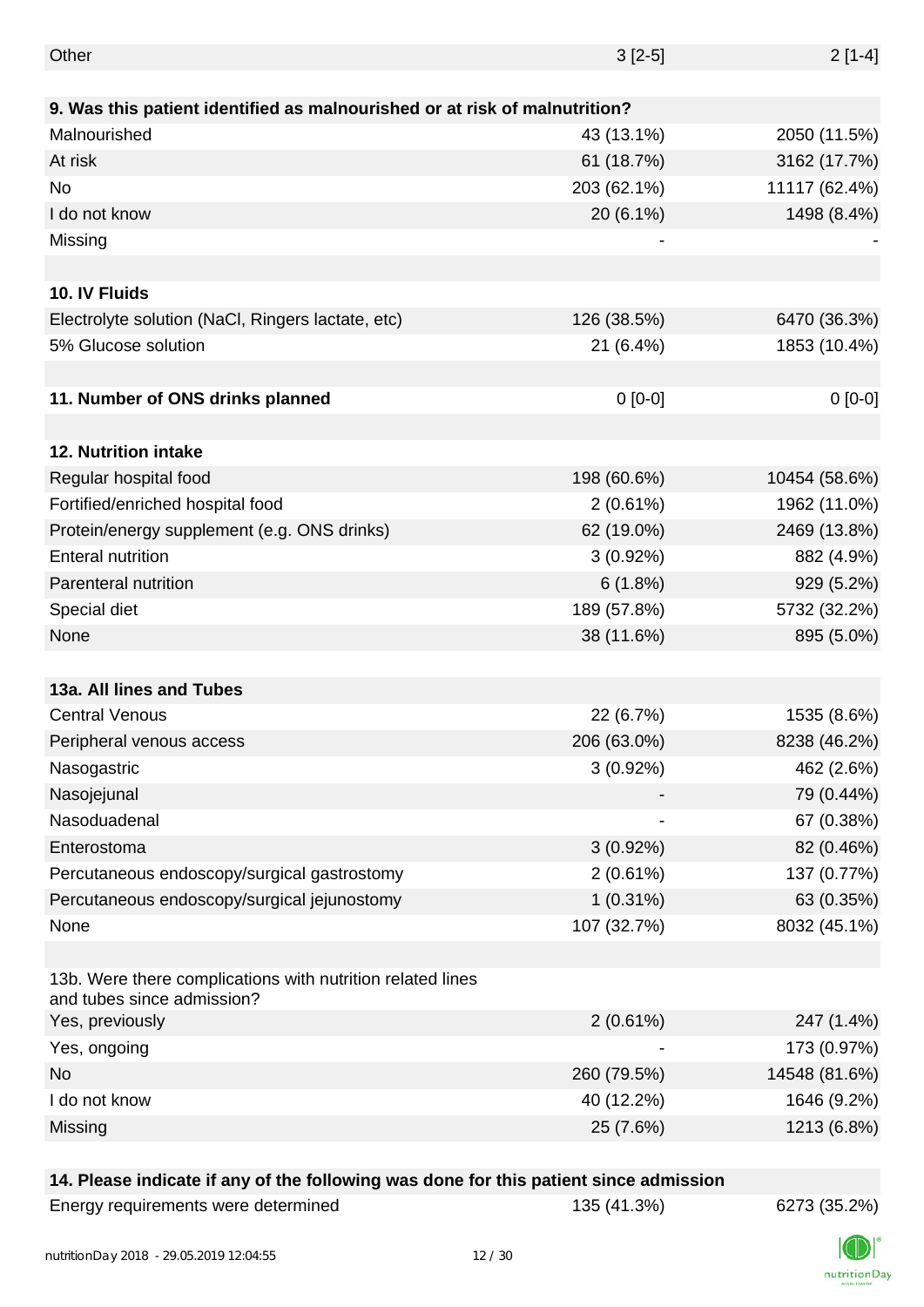| Protein requirements were determined                     | 133 (40.7%) | 5516 (30.9%)  |
|----------------------------------------------------------|-------------|---------------|
| Food/Nutrition intake was recorded in the patient record | 249 (76.1%) | 7653 (42.9%)  |
| Nutrition treatment plan was developed                   | 150 (45.9%) | 6036 (33.9%)  |
| Nutrition expert was consulted                           | 136 (41.6%) | 6237 (35.0%)  |
| Malnutrition status is recorded in the patient record    | 118 (36.1%) | 5297 (29.7%)  |
| None                                                     |             |               |
|                                                          |             |               |
| 15a. Energy goal                                         |             |               |
| $< 500$ kcal                                             | $7(2.1\%)$  | 749 (4.2%)    |
| 500-999 kcal                                             | $1(0.31\%)$ | 194 (1.1%)    |
| 1000-1499 kcal                                           | 21 (6.4%)   | 1695 (9.5%)   |
| 1500-1999 kcal                                           | 74 (22.6%)  | 5578 (31.3%)  |
| >=2000 kcal                                              | 33 (10.1%)  | 1992 (11.2%)  |
| Not determined                                           | 163 (49.8%) | 6066 (34.0%)  |
| I do not know                                            | 28 (8.6%)   | 1515 (8.5%)   |
| Missing                                                  |             | 38 (0.21%)    |
|                                                          |             |               |
| 15b. Energy intake                                       |             |               |
| $< 500$ kcal                                             | 27 (8.3%)   | 1264 (7.1%)   |
| 500-999 kcal                                             | 21 (6.4%)   | 900 (5.0%)    |
| 1000-1499 kcal                                           | 18 (5.5%)   | 2387 (13.4%)  |
| 1500-1999 kcal                                           | 60 (18.3%)  | 3954 (22.2%)  |
| >=2000 kcal                                              | 14 (4.3%)   | 1047 (5.9%)   |
| Not determined                                           | 124 (37.9%) | 6021 (33.8%)  |
| I do not know                                            | 63 (19.3%)  | 2199 (12.3%)  |
| Missing                                                  |             | 55 (0.31%)    |
|                                                          |             |               |
| 16. Since admission, this patient's health status has    |             |               |
| Improved                                                 | 162 (49.5%) | 8831 (49.5%)  |
| Deteriorated                                             | $3(0.92\%)$ | 1039 (5.8%)   |
| Remained the same                                        | 83 (25.4%)  | 4935 (27.7%)  |
| This patient has just been admitted                      | 24 (7.3%)   | 1248 (7.0%)   |
| I do not know                                            | 55 (16.8%)  | 1774 (10.0%)  |
| Missing                                                  |             |               |
|                                                          |             |               |
| Length of hospital stay (days)                           | $7[4-14]$   | 12 [6-24]     |
|                                                          |             |               |
| <b>Outcome Code</b>                                      |             |               |
| 1= Still in the hospital                                 | $10(3.1\%)$ | 1702 (9.5%)   |
| 2= Transferred to another hospital                       | $3(0.92\%)$ | 419 (2.4%)    |
| 3= Transferred to long term care                         | 17 (5.2%)   | 780 (4.4%)    |
| 4= Rehabilitation                                        | 27 (8.3%)   | 785 (4.4%)    |
| 5= Discharged home                                       | 211 (64.5%) | 13163 (73.8%) |
| 6= Death                                                 | 5(1.5%)     | 535 (3.0%)    |

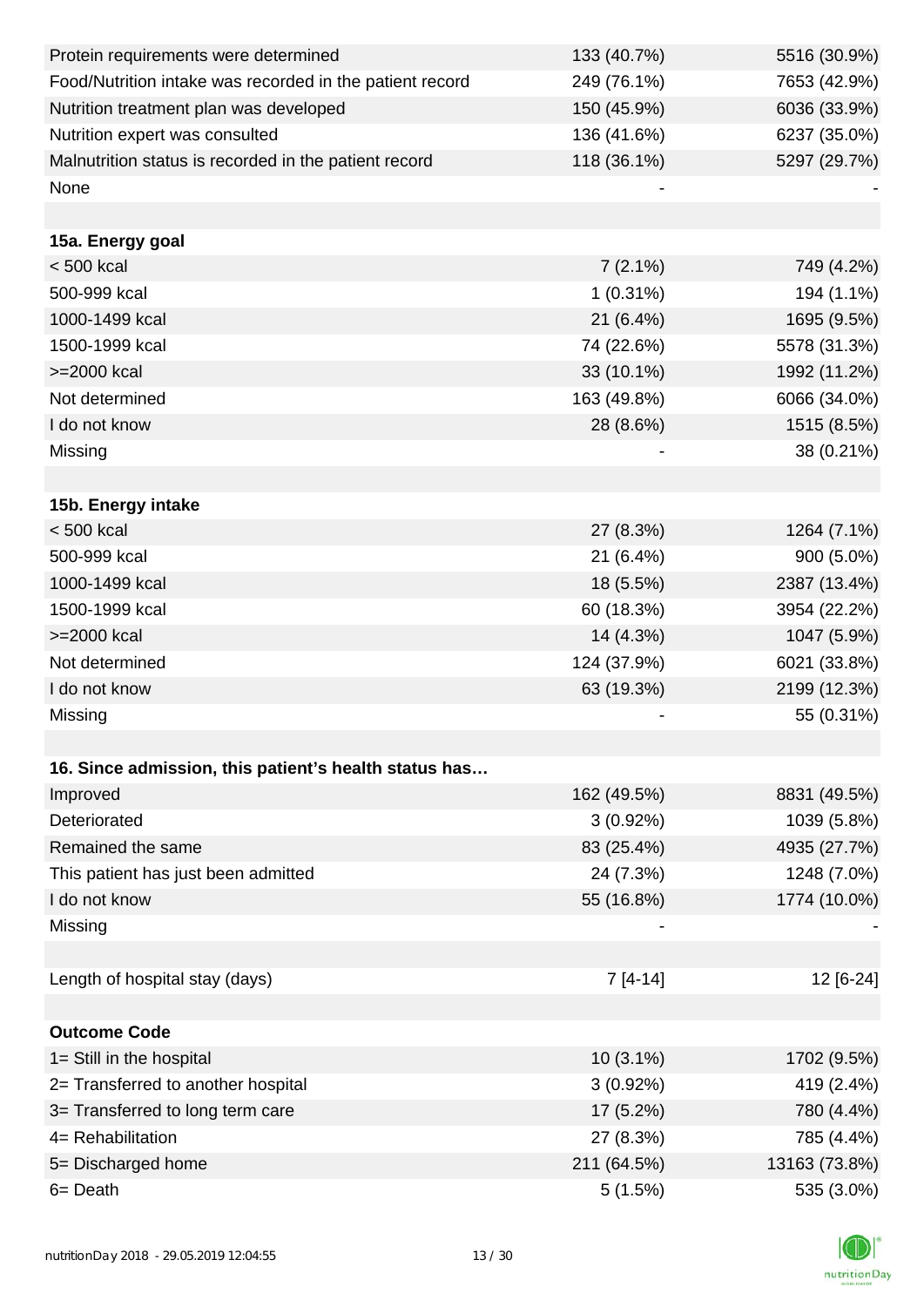| $7 =$ Others                         | $3(0.92\%)$ | 310 (1.7%)    |
|--------------------------------------|-------------|---------------|
| Missing                              | 51 (15.6%)  | 133 (0.75%)   |
|                                      |             |               |
| <b>Readmitted since ND</b>           |             |               |
| $1 = No$                             | 173 (65.8%) | 11846 (75.5%) |
| 2= Yes, same hospital planned        | 7(2.7%)     | 1043 (6.7%)   |
| 3= Yes, same hospital unplanned      | 45 (17.1%)  | 889 (5.7%)    |
| 4= Yes, different hospital planned   | $11(4.2\%)$ | 68 (0.43%)    |
| 5= Yes, different hospital unplanned | $11(4.2\%)$ | 68 (0.43%)    |
| 6= Unknown                           | 25 (9.5%)   | 646 (4.1%)    |
| <b>Missing</b>                       |             | 1059 (6.8%)   |

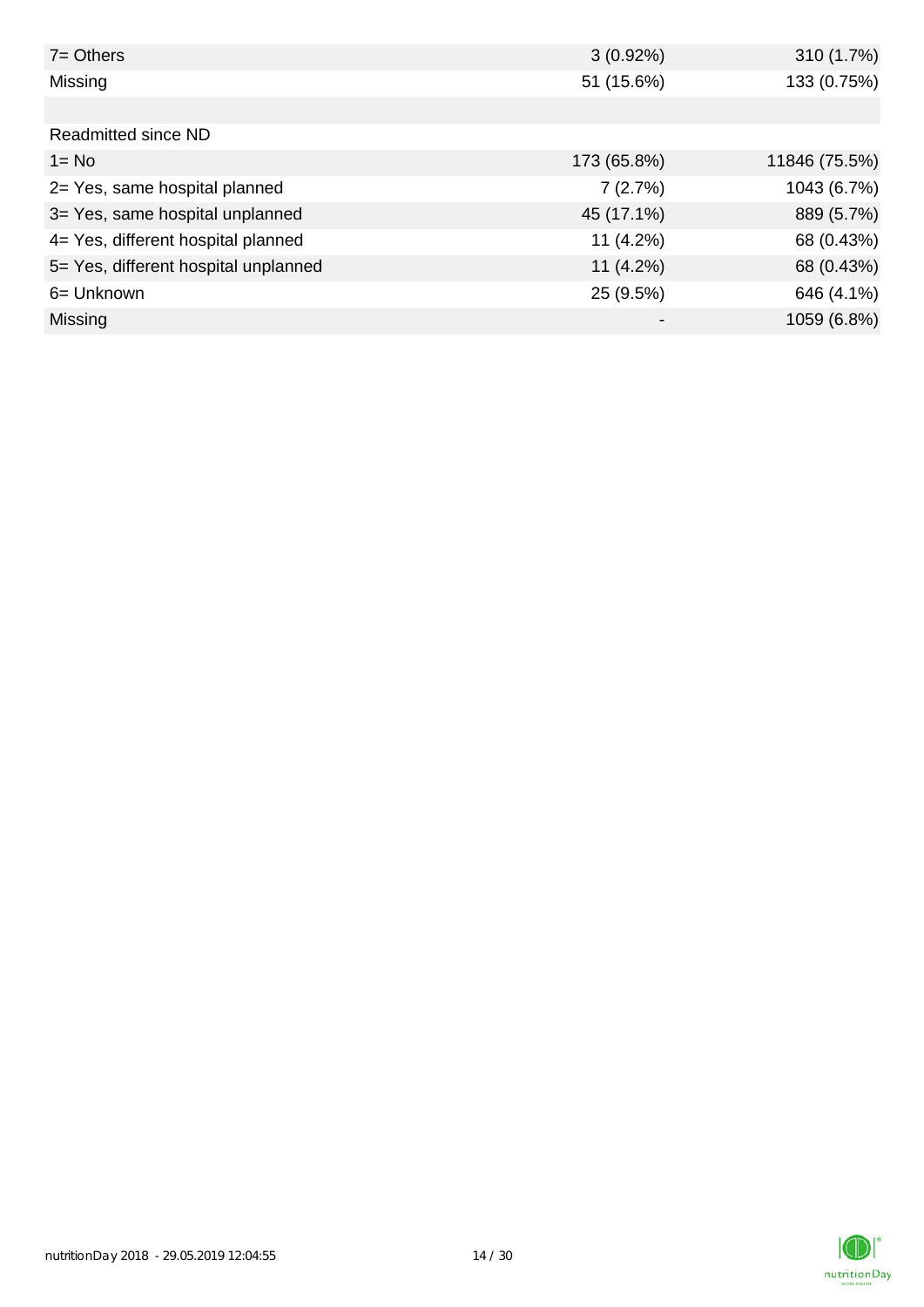|                                                                                   | <b>YOUR RESULTS</b> | <b>REFERENCE RESULTS</b> |
|-----------------------------------------------------------------------------------|---------------------|--------------------------|
|                                                                                   |                     |                          |
| 1. What are your typical dietary habits?                                          |                     |                          |
| No special dietary habits                                                         | 185 (58.7%)         | 12235 (71.0%)            |
| I am vegetarian                                                                   | $6(1.9\%)$          | 370 (2.1%)               |
| I adhee to a vegan diet                                                           | $1(0.32\%)$         | 132 (0.77%)              |
| I eat gluten-free diet                                                            | 4(1.3%)             | 156 (0.91%)              |
| I avoid added sugars                                                              | 56 (17.8%)          | 2604 (15.1%)             |
| I avoid carbohydrates                                                             | 38 (12.1%)          | 1038 (6.0%)              |
| I eat a low fat-diet                                                              | 27 (8.6%)           | 1930 (11.2%)             |
| I am lactose intolerant                                                           | 15 (4.8%)           | 572 (3.3%)               |
| Other special diet due to intolerances/allergies                                  | 12 (3.8%)           | 323 (1.9%)               |
| Other                                                                             | 42 (13.3%)          | 1219 (7.1%)              |
| No answer given                                                                   |                     | 337 (2.0%)               |
|                                                                                   |                     |                          |
| 2. Where did you live before your current hospital admission?                     |                     |                          |
| At home                                                                           | 283 (89.8%)         | 15276 (88.7%)            |
| In a nursing home or other live-in facility                                       | 20 (6.3%)           | 609 (3.5%)               |
| I was transferred from another hospital                                           | 5(1.6%)             | 883 (5.1%)               |
| Other                                                                             | 6(1.9%)             | 268 (1.6%)               |
| Missing                                                                           | 1(0.32%)            | 185 (1.1%)               |
|                                                                                   |                     |                          |
| 3. In general, are you able to walk?                                              |                     |                          |
| Yes                                                                               | 182 (57.8%)         | 11104 (64.5%)            |
| Yes, with someone's help                                                          | 30 (9.5%)           | 1762 (10.2%)             |
| Yes, independently using a cane, walker, or crutches                              | 63 (20.0%)          | 2412 (14.0%)             |
| No, I have a wheelchair                                                           | 25 (7.9%)           | 712 (4.1%)               |
| No, I am bedridden                                                                | 11 (3.5%)           | 988 (5.7%)               |
| Missing                                                                           | 4(1.3%)             | 243 (1.4%)               |
|                                                                                   |                     |                          |
| 4. In general, how would you say your health is?                                  |                     |                          |
| Very good                                                                         | 33 (10.5%)          | 1252 (7.3%)              |
| Good                                                                              | 90 (28.6%)          | 6191 (36.0%)             |
| Fair                                                                              | 126 (40.0%)         | 6489 (37.7%)             |
| Poor                                                                              | 54 (17.1%)          | 2490 (14.5%)             |
| Very poor                                                                         | $10(3.2\%)$         | 558 (3.2%)               |
| Missing                                                                           | 2(0.63%)            | 241 (1.4%)               |
|                                                                                   |                     |                          |
| 5. Over the last 12 months prior to your current hospital admission approximately |                     |                          |
| how many times have you seen a doctor?                                            | $5[2-10]$           | $5[2-10]$                |
| how many times have you been admitted to the                                      | $2[1-3]$            | $1[0-2]$                 |
| hospital (Emergency room, any ward)?                                              |                     |                          |
| how many nights in total have you spent in hospital?                              | $4[1-10]$           | $5[0-15]$                |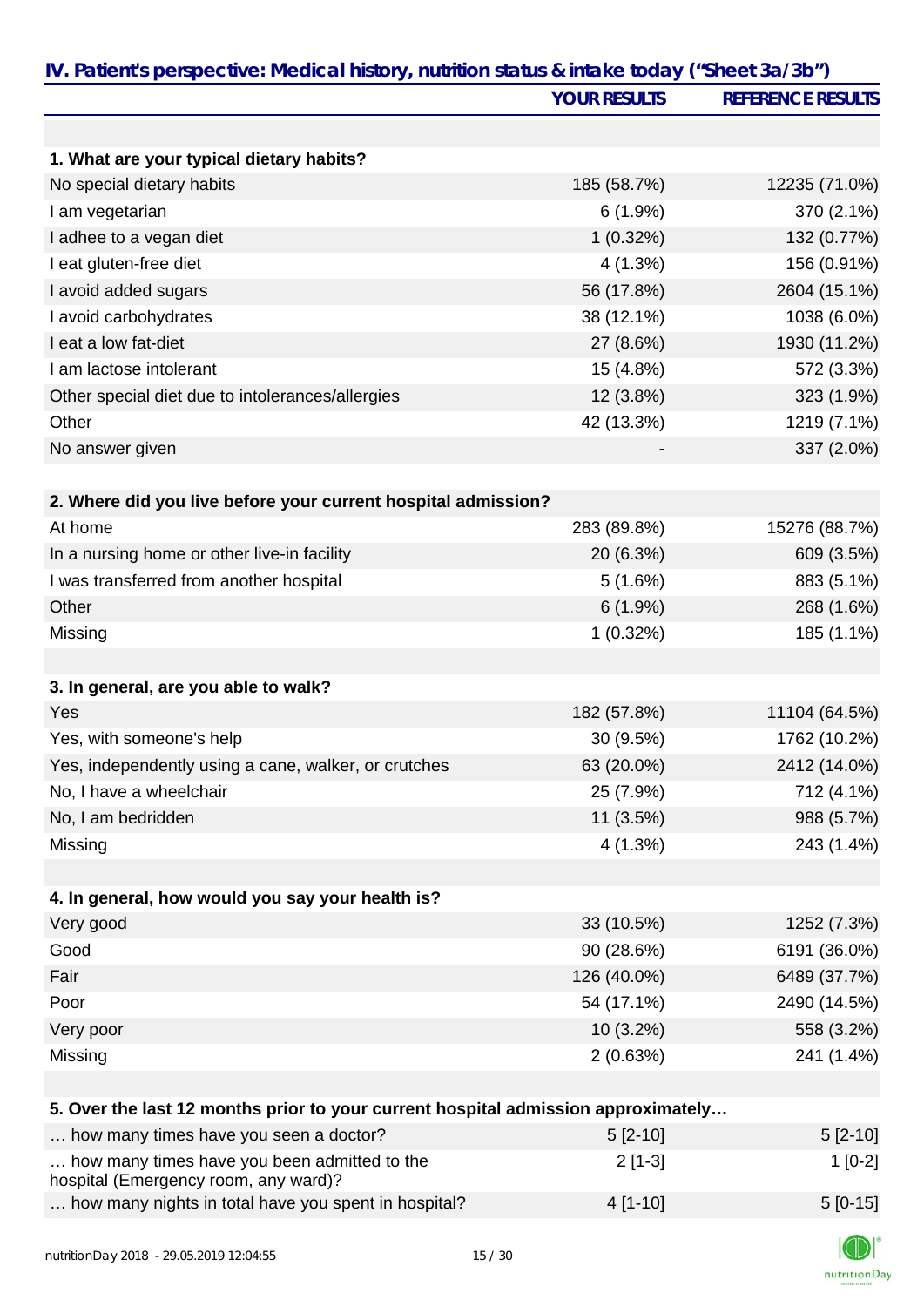| 6. How many different medications do you take routinely each day (prior to hospitalisation)? |             |              |
|----------------------------------------------------------------------------------------------|-------------|--------------|
| $1 - 2$                                                                                      | 34 (10.8%)  | 3323 (19.3%) |
| $3 - 5$                                                                                      | 78 (24.8%)  | 4698 (27.3%) |
| More than 5                                                                                  | 165 (52.4%) | 5507 (32.0%) |
| None                                                                                         | 31 (9.8%)   | 2633 (15.3%) |
| I do not know                                                                                | 6(1.9%)     | 778 (4.5%)   |
| Missing                                                                                      | 1(0.32%)    | 282 (1.6%)   |
|                                                                                              |             |              |
| 7. Do you have health insurance?                                                             |             |              |
| Yes, private insurance only                                                                  | 62 (19.7%)  | 2738 (15.9%) |
| Yes, public insurance only                                                                   | 124 (39.4%) | 8466 (49.2%) |
| Yes, both                                                                                    | 61 (19.4%)  | 2117 (12.3%) |
| None                                                                                         | 24 (7.6%)   | 2268 (13.2%) |
| I prefer not to answer                                                                       | 13 (4.1%)   | 1018 (5.9%)  |
| Missing                                                                                      | 31 (9.8%)   | 614 (3.6%)   |
|                                                                                              |             |              |
| 8. What was your weight 5 years ago?                                                         | 86 [68-108] | 72 [60-85]   |
| I do not know                                                                                | 82 (26.0%)  | 4280 (24.9%) |
|                                                                                              |             |              |
| 9a. Have you lost weight within the last 3 months?                                           |             |              |
| Yes, intentionally                                                                           | 44 (14.0%)  | 1639 (9.5%)  |
| Yes, unintentionally                                                                         | 134 (42.5%) | 6488 (37.7%) |
| No, my weight stayed the same                                                                | 75 (23.8%)  | 5108 (29.7%) |
| No, I gained weight                                                                          | 37 (11.7%)  | 1894 (11.0%) |
| I do not know                                                                                | 18 (5.7%)   | 1680 (9.8%)  |
| Missing                                                                                      | 7(2.2%)     | 412 (2.4%)   |
|                                                                                              |             |              |
| 9b. If yes, how many kg did you lose?                                                        | $7[5-14]$   | $6[4-10]$    |
| I do not know                                                                                | 28 (15.7%)  | 1267 (15.6%) |
|                                                                                              |             |              |
| 10. Did you know about your hospitalisation two days<br>before admission? (Yes)              | 64 (20.8%)  | 6721 (41.1%) |
|                                                                                              |             |              |
| 11. Please indicate if you                                                                   |             |              |
| were weighed at admission                                                                    | 215 (68.5%) | 9728 (57.2%) |
| were informed about your nutrition status                                                    | 87 (27.6%)  | 5774 (34.3%) |
| were informed about nutrition care options                                                   | 95 (30.2%)  | 5459 (32.5%) |
| received special nutrition care                                                              | 101 (32.3%) | 5054 (30.1%) |
|                                                                                              |             |              |
| 12. How well have you eaten in the week before you were admitted to the hospital?            |             |              |
| Mara than narmal                                                                             | 10(2.00/1)  | 700(150)     |

| More than normal     | $12(3.8\%)$ | 762 (4.5%)    |
|----------------------|-------------|---------------|
| Normal               | 149 (47.3%) | 10449 (61.1%) |
| About 3/4 of normal  | 35 (11.1%)  | 1762 (10.3%)  |
| About half of normal | 54 (17.1%)  | 2122 (12.4%)  |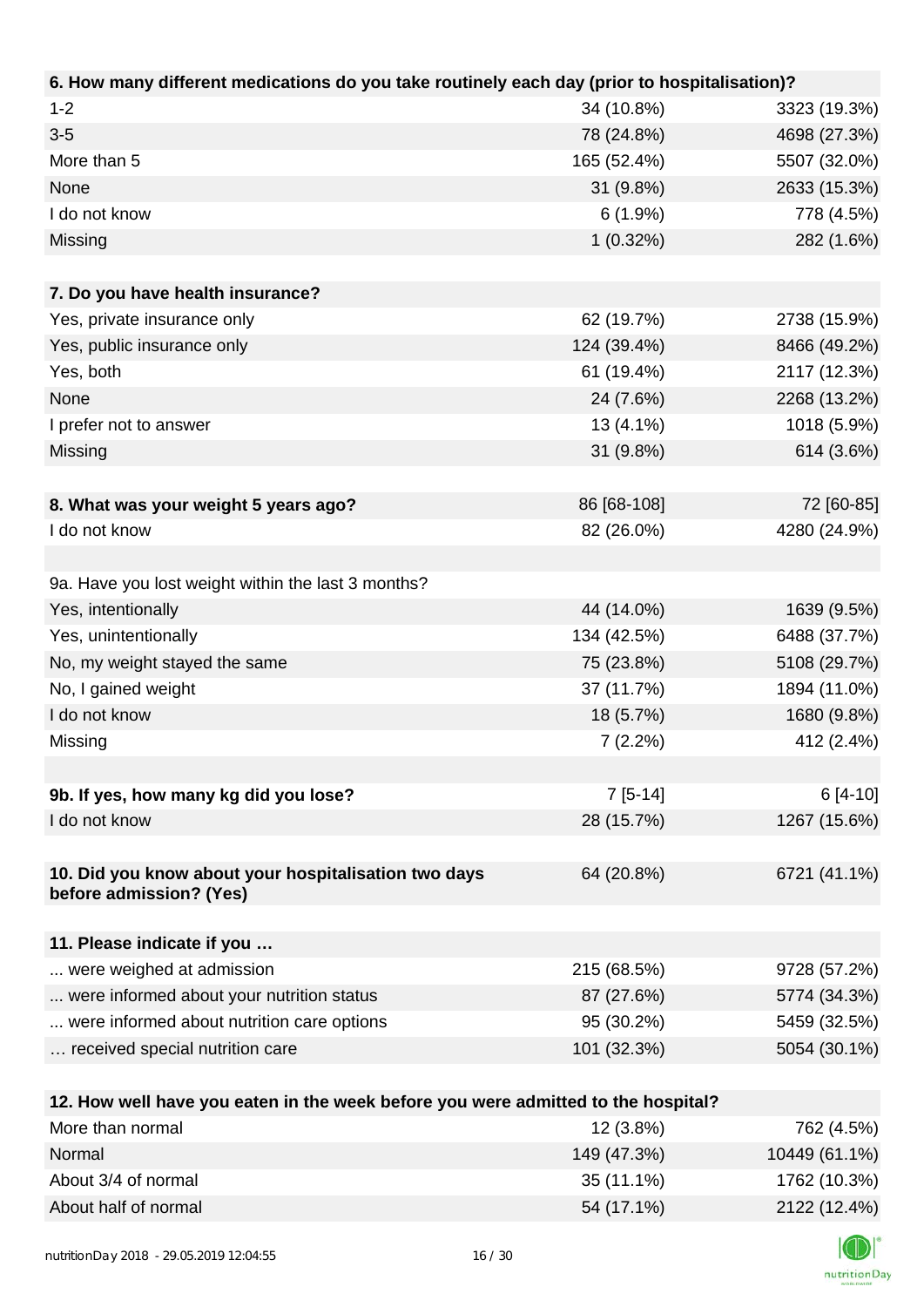| About a quarter to nearly nothing                                              | 64 (20.3%)               | 1571 (9.2%)                |
|--------------------------------------------------------------------------------|--------------------------|----------------------------|
| I do not know                                                                  | $1(0.32\%)$              | 153 (0.89%)                |
| Missing                                                                        |                          | 286 (1.7%)                 |
|                                                                                |                          |                            |
| 13. In general, how satisfied are you with the food at the hospital?           |                          |                            |
| Very satisfied                                                                 | 93 (29.5%)               | 4212 (24.6%)               |
| Somewhat satisfied                                                             | 87 (27.6%)               | 5626 (32.9%)               |
| <b>Neutral</b>                                                                 | 68 (21.6%)               | 3361 (19.6%)               |
| <b>Dissatisfied</b>                                                            | 26 (8.3%)                | 1441 (8.4%)                |
| Very dissatisfied                                                              | 11 (3.5%)                | 491 (2.9%)                 |
| I do not know                                                                  | 30 (9.5%)                | 1415 (8.3%)                |
| Missing                                                                        |                          | 559 (3.3%)                 |
|                                                                                |                          |                            |
| 14. Did you get any help with eating TODAY?                                    |                          |                            |
| Yes, from family or friends                                                    | 13 (4.1%)                | 1651 (9.7%)                |
| Yes, from hospital staff                                                       | 20 (6.3%)                | 1185 (6.9%)                |
| No                                                                             | 275 (87.3%)              | 13278 (77.6%)              |
| I do not know                                                                  | 2(0.63%)                 | 218 (1.3%)                 |
| Missing                                                                        | 5(1.6%)                  | 773 (4.5%)                 |
|                                                                                |                          |                            |
| 15. Were you able to eat without interruption TODAY?<br>(Yes)                  | 208 (68.4%)              | 11891 (74.2%)              |
|                                                                                |                          |                            |
| 16a. Please indicate how much hospital food you ate for lunch or dinner TODAY: |                          |                            |
| About all                                                                      | 113 (35.9%)              | 7871 (46.0%)               |
| 1/2                                                                            | 82 (26.0%)               | 4261 (24.9%)               |
| 1/4                                                                            | 63 (20.0%)               | 2226 (13.0%)               |
| Nothing                                                                        | 51 (16.2%)               | 1992 (11.6%)               |
| Missing                                                                        | 6(1.9%)                  | 755 (4.4%)                 |
|                                                                                |                          |                            |
| 16b. The portion size of the meal I ordered TODAY was                          |                          |                            |
| Standard                                                                       | 180 (57.1%)              | 11000 (64.3%)              |
| <b>Smaller</b>                                                                 | 37 (11.7%)               | 1600 (9.4%)                |
| Larger                                                                         | 30 (9.5%)                | 763 (4.5%)                 |
| I do not know                                                                  | 43 (13.7%)               | 1701 (9.9%)                |
| Missing                                                                        | 25 (7.9%)                | 2041 (11.9%)               |
|                                                                                |                          |                            |
| 17. If you did not eat everything of your meal, please tell us why:            |                          |                            |
| I did not like the type of food offered                                        | 35 (17.9%)               | 1293 (15.2%)               |
| I did not like the smell/taste of the food                                     | 29 (14.8%)               | 996 (11.7%)                |
| The food did not fit my cultural/religious preferences                         |                          | $90(1.1\%)$                |
| The food was too hot                                                           |                          | 38 (0.45%)                 |
| The food was too cold                                                          |                          |                            |
|                                                                                | 13 (6.6%)                | 207 (2.4%)                 |
| Due to food allergy/intolerance<br>I was not hungry at that time               | $2(1.0\%)$<br>39 (19.9%) | 53 (0.63%)<br>1520 (17.9%) |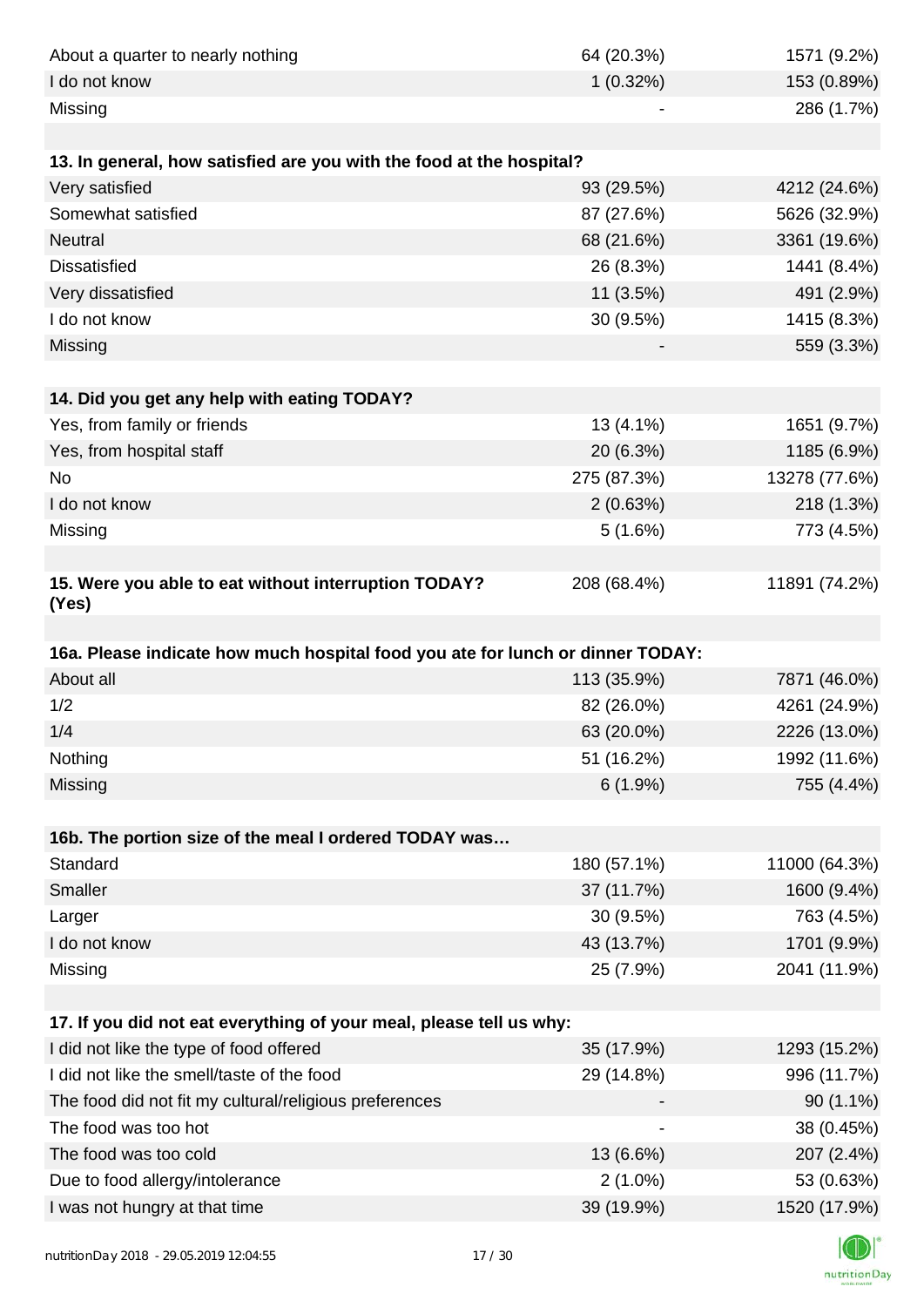| I do not have my usual appetite                                                      | 52 (26.5%)  | 2475 (29.2%) |
|--------------------------------------------------------------------------------------|-------------|--------------|
| I have problems chewing/swallowing                                                   | 10 (5.1%)   | 478 (5.6%)   |
| I normally eat less than what was served                                             | 21 (10.7%)  | 969 (11.4%)  |
| I had nausea/vomiting                                                                | 21 (10.7%)  | 637 (7.5%)   |
| I was too tired                                                                      | 16 (8.2%)   | 506 (6.0%)   |
| I cannot eat without help                                                            | $1(0.51\%)$ | 141 (1.7%)   |
| I was not allowed to eat                                                             | 21 (10.7%)  | 869 (10.2%)  |
| I had an exam, surgery, or test and missed my meal                                   | 11 (5.6%)   | 469 (5.5%)   |
| I did not get requested food                                                         | $6(3.1\%)$  | 93 (1.1%)    |
| No answer given                                                                      | 15 (7.7%)   | 1161 (13.7%) |
|                                                                                      |             |              |
| 18. Enter the number of glasses/cups of the drinks you consumed in the last 24 hours |             |              |
| Water                                                                                | $3[2-5]$    | $3[2-5]$     |
| Tea                                                                                  | $1[0-2]$    | $1[1-3]$     |
| Coffee                                                                               | $1[1-2]$    | $1[1-2]$     |
| <b>Milk</b>                                                                          | $1[0-1]$    | $1[0-1]$     |
| Fruit juice                                                                          | $1[1-2]$    | $1[0-2]$     |
| Soft drinks                                                                          | $1[0-2]$    | $0[0-1]$     |
| Nutrition drink                                                                      | $0 [0-1]$   | $0[0-1]$     |
| Other                                                                                | $0[0-0]$    | $0[0-1]$     |
|                                                                                      |             |              |
| 19a. Did you eat any food apart from hospital food<br><b>TODAY?</b>                  | 47 (15.9%)  | 4518 (28.8%) |
| 19b. If yes, what did you eat?                                                       |             |              |
| Sweet snacks                                                                         | 21 (44.7%)  | 1302 (28.8%) |
| Salty snacks                                                                         | 13 (27.7%)  | 512 (11.3%)  |
| Homemade food                                                                        | $3(6.4\%)$  | 703 (15.6%)  |
| <b>Fruits</b>                                                                        | $3(6.4\%)$  | 1730 (38.3%) |
| Dairy products                                                                       | 4(8.5%)     | 471 (10.4%)  |
| Food delivered/restaurant                                                            | 8 (17.0%)   | 191 (4.2%)   |
| Sandwich                                                                             | 5(10.6%)    | 282 (6.2%)   |
| Other                                                                                | 4(8.5%)     | 724 (16.0%)  |
|                                                                                      |             |              |
| 20. How has your food intake changed since your hospital admission?                  |             |              |
| Increased                                                                            | 68 (21.6%)  | 2508 (14.7%) |
| Decreased                                                                            | 107 (34.0%) | 5344 (31.2%) |
| Stayed the same                                                                      | 118 (37.5%) | 7154 (41.8%) |
| I do not know                                                                        | 16 (5.1%)   | 1188 (6.9%)  |
| Missing                                                                              | $6(1.9\%)$  | 911 (5.3%)   |
|                                                                                      |             |              |
| 21. TODAY I feel                                                                     |             |              |
| Stronger than at admission                                                           | 158 (50.2%) | 7275 (42.5%) |
| Weaker than at admission                                                             | 58 (18.4%)  | 3158 (18.5%) |
| Same as at admission                                                                 | 82 (26.0%)  | 4825 (28.2%) |
|                                                                                      |             |              |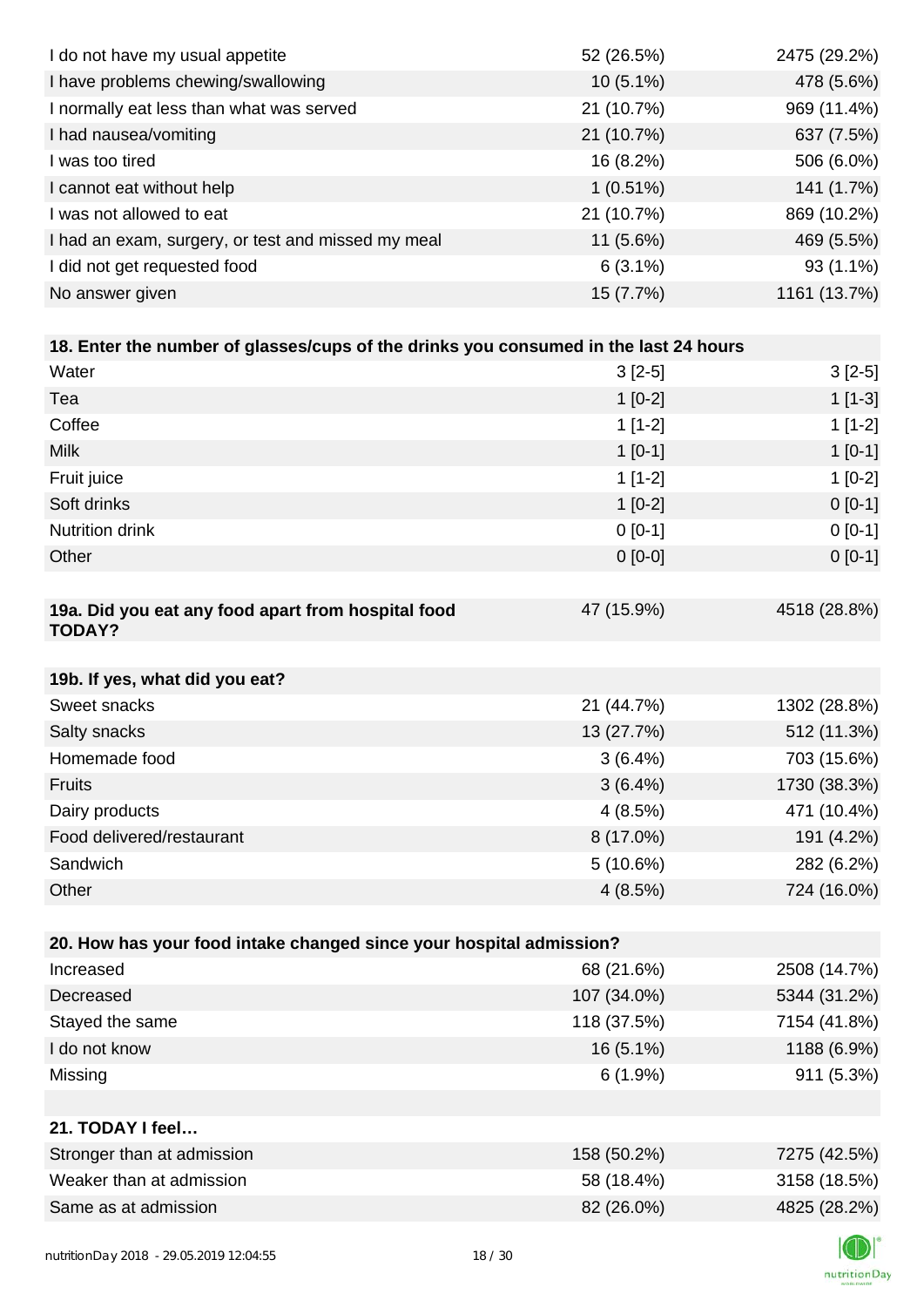| I was admitted today                                 | 4(1.3%)                  | 465 (2.7%)    |
|------------------------------------------------------|--------------------------|---------------|
| I do not know                                        | $13(4.1\%)$              | 926 (5.4%)    |
| Missing                                              | $\overline{\phantom{a}}$ | 456 (2.7%)    |
|                                                      |                          |               |
| 22. Can you walk without assistance TODAY?           |                          |               |
| Yes                                                  | 166 (52.7%)              | 10229 (59.8%) |
| No, only with assistance                             | 104 (33.0%)              | 4164 (24.3%)  |
| No, I stay in bed                                    | 36 (11.4%)               | 1821 (10.6%)  |
| Missing                                              | $9(2.9\%)$               | 891 (5.2%)    |
|                                                      |                          |               |
| 23. Did anyone help you complete this questionnaire? | 216 (70.1%)              | 10837 (65.0%) |

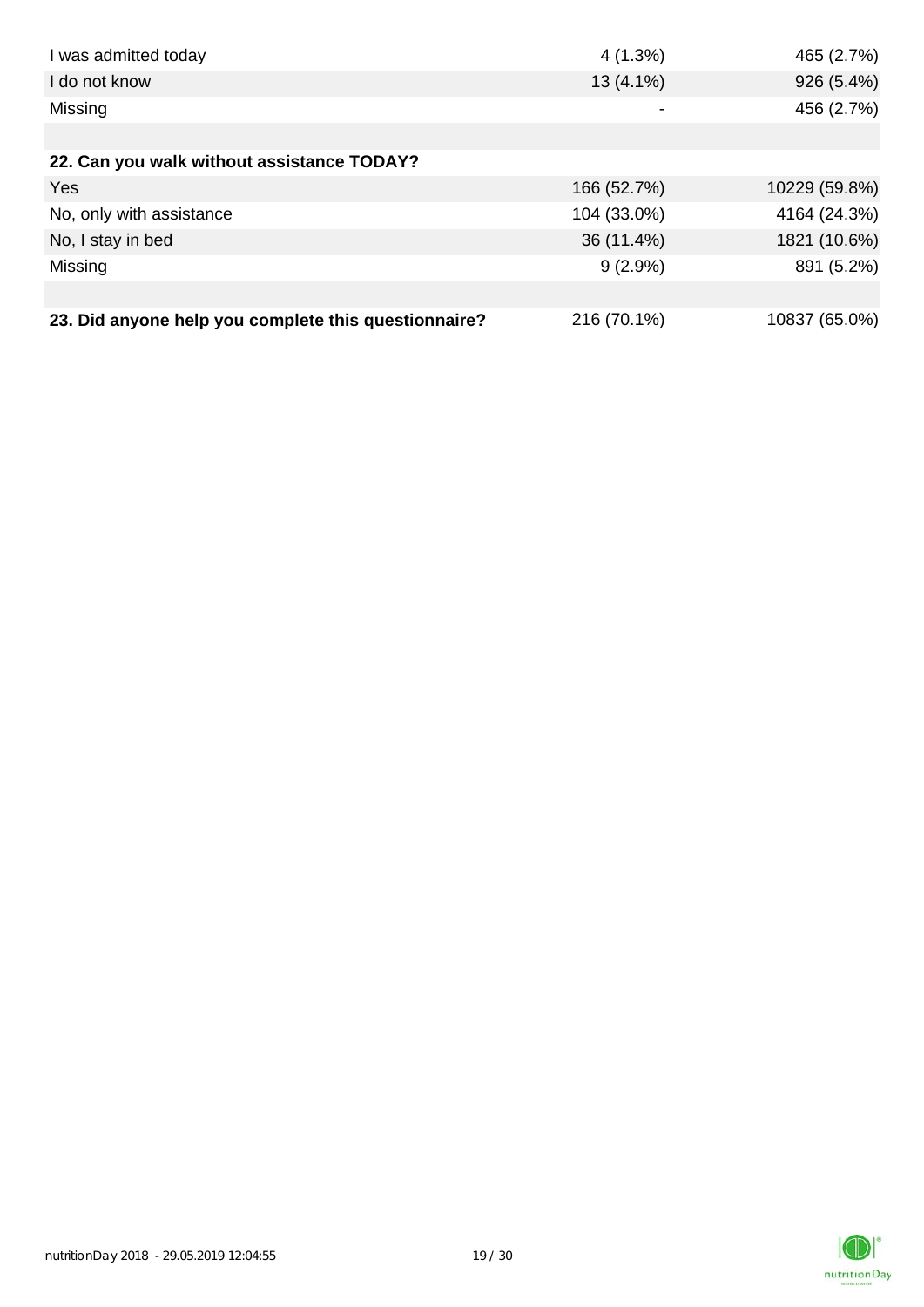| V. Oncology: Unit organisation and structures ("Sheet 1 onco")           |                              |                          |
|--------------------------------------------------------------------------|------------------------------|--------------------------|
|                                                                          | <b>YOUR RESULTS</b>          | <b>REFERENCE RESULTS</b> |
| Number of units with cancer patients:                                    | 3                            | 255                      |
| Computerized system in hospital:                                         | 3 units (100%) YES           | 243 units (95%) YES      |
|                                                                          |                              |                          |
| Nutritional treatment of cancer patients is part of overall<br>care plan | 3 units (100%) YES           | 225 units (88%) YES      |
| <b>Nutritional treatment is considered</b>                               |                              |                          |
| Routinely                                                                | 3 (100%)                     | 153 (60,0%)              |
| When patient asks                                                        |                              | 62 (24,3%)               |
| When body weight loss > 10%                                              |                              | 72 (28,2%)               |
| During palliative phase                                                  |                              | 62 (24,3%)               |
| Other                                                                    |                              | 14 (5,49%)               |
| Missing                                                                  |                              | 26 (10,2%)               |
| Nutritional treatment is not part of the comprehensive approach due to   |                              |                          |
| Lack of evidence                                                         | -                            | 10 (3,92%)               |
| No knowledge of the field                                                |                              | 9(3,53%)                 |
| No reimbursement                                                         | $\qquad \qquad \blacksquare$ | 8(3,14%)                 |
| It feeds the tumour                                                      |                              | 2(0,78%)                 |
| Other                                                                    |                              | 9(3,53%)                 |
|                                                                          |                              |                          |
| Nutritional therapy used for cancer patients                             |                              |                          |
| Nutrition according to nutrition plan                                    | 2(66,7%)                     | 166 (65,1%)              |
| Calculation of energy needs                                              | $3(100\%)$                   | 181 (71,0%)              |
| Monitoring patients intake and use of oral supplements                   | 3 (100%)                     | 219 (85,9%)              |
| None                                                                     |                              | 7(2,75%)                 |
| Other                                                                    |                              | 12 (4,71%)               |
| Missing                                                                  |                              | 5(1,96%)                 |
| Nutritional therapy is not used due to                                   |                              |                          |
| Lack of evidence                                                         |                              | 3(1,18%)                 |
| Lack of experience                                                       |                              | 7(2,75%)                 |
| No reimbursement                                                         |                              | 3(1,18%)                 |
| Lack of dietitians                                                       |                              | 12 (4,71%)               |
| Lack of other experts                                                    |                              | 3(1,18%)                 |
| Other                                                                    | $\overline{\phantom{a}}$     | 5(1,96%)                 |
| Missing                                                                  | -                            | 1(0,39%)                 |
|                                                                          |                              |                          |

**Assessment of parameters in cancer patients & methods used:**

#### **Anthropometry/Body composition:**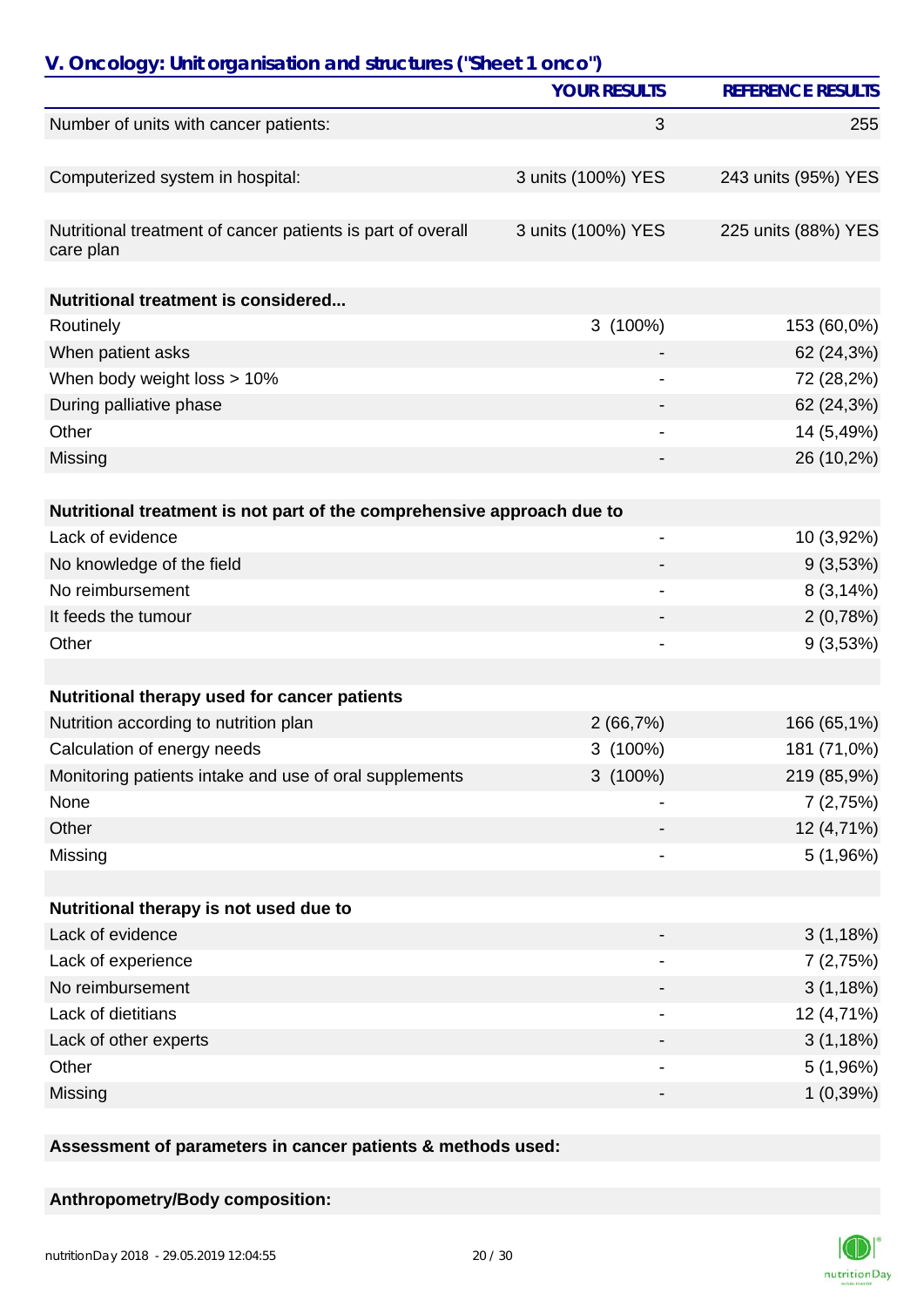| <b>Body weight</b>              |                              |             |
|---------------------------------|------------------------------|-------------|
| Regularly                       | 2(66,7%)                     | 175 (68,6%) |
| At chemotherapy                 | $\blacksquare$               | 34 (13,3%)  |
| When necessary                  | $1(33,3\%)$                  | 36 (14,1%)  |
| Never                           |                              | 4 (1,57%)   |
| Unknown                         |                              | 3(1,18%)    |
| Missing                         |                              | 3(1,18%)    |
|                                 |                              |             |
| Anthropometrics (circumference) |                              |             |
| Regularly                       | -                            | 33 (12,9%)  |
| At chemotherapy                 |                              | 6(2,35%)    |
| When necessary                  | $\blacksquare$               | 95 (37,3%)  |
| <b>Never</b>                    |                              | 106 (41,6%) |
| Unknown                         | $1(33,3\%)$                  | 5(1,96%)    |
| Missing                         | 2(66,7%)                     | 10 (3,92%)  |
|                                 |                              |             |
| <b>BIA</b>                      |                              |             |
| Regularly                       |                              | 8(3,14%)    |
| At chemotherapy                 |                              | 3(1,18%)    |
| When necessary                  |                              | 68 (26,7%)  |
| Never                           | 2(66,7%)                     | 156 (61,2%) |
| Unknown                         | 1(33,3%)                     | 9(3,53%)    |
| Missing                         |                              | 11 (4,31%)  |
|                                 |                              |             |
| <b>CT SCAN</b>                  |                              |             |
| Regularly                       |                              | 12 (4,71%)  |
| At chemotherapy                 |                              | 2(0,78%)    |
| When necessary                  |                              | 71 (27,8%)  |
| Never                           | 2(66,7%)                     | 149 (58,4%) |
| Unknown                         | 1(33,3%)                     | 11 (4,31%)  |
| Missing                         |                              | 10 (3,92%)  |
|                                 |                              |             |
| <b>DEXA</b>                     |                              |             |
| Regularly                       |                              | 3(1,18%)    |
| At chemotherapy                 | $\qquad \qquad \blacksquare$ | 2(0,78%)    |
| When necessary                  |                              | 44 (17,3%)  |
| Never                           | 2(66,7%)                     | 175 (68,6%) |
| Unknown                         | $1(33,3\%)$                  | 17 (6,67%)  |
| Missing                         |                              | 14 (5,49%)  |
|                                 |                              |             |
| <b>Other (body composition)</b> |                              |             |
| Regularly                       | $\overline{\phantom{a}}$     | 5(1,96%)    |
| At chemotherapy                 |                              | 1(0,39%)    |
| When necessary                  |                              | 34 (13,3%)  |
|                                 |                              |             |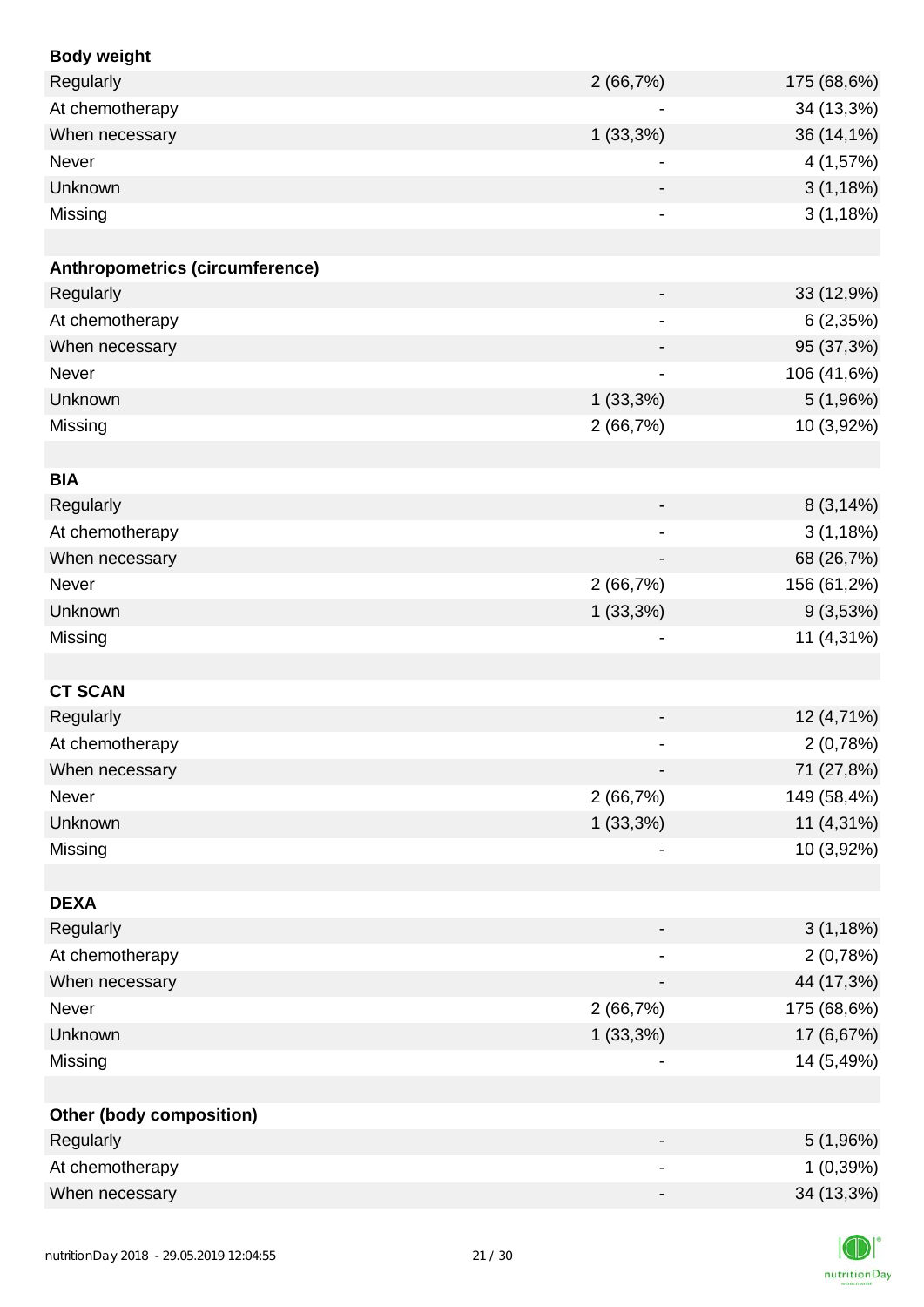| Never                                |                              | 84 (32,9%)  |
|--------------------------------------|------------------------------|-------------|
| <b>Unknown</b>                       | $1(33,3\%)$                  | 39 (15,3%)  |
| Missing                              | 2(66,7%)                     | 92 (36,1%)  |
|                                      |                              |             |
| <b>Body function:</b>                |                              |             |
| <b>Handgrip</b>                      |                              |             |
| Regularly                            | $\qquad \qquad \blacksquare$ | 12 (4,71%)  |
| At chemotherapy                      |                              | 6(2,35%)    |
| When necessary                       | 2(66,7%)                     | 77 (30,2%)  |
| <b>Never</b>                         |                              | 136 (53,3%) |
| Unknown                              | $1(33,3\%)$                  | 10 (3,92%)  |
| Missing                              |                              | 14 (5,49%)  |
|                                      |                              |             |
| 6-minutes walking test               |                              |             |
| Regularly                            | $\qquad \qquad \blacksquare$ | 7(2,75%)    |
| At chemotherapy                      | $\overline{\phantom{a}}$     | 4 (1,57%)   |
| When necessary                       |                              | 65 (25,5%)  |
| <b>Never</b>                         | 2(66,7%)                     | 149 (58,4%) |
| Unknown                              | $1(33,3\%)$                  | 12 (4,71%)  |
| Missing                              |                              | 18 (7,06%)  |
|                                      |                              |             |
| <b>Other (body function)</b>         |                              |             |
| Regularly                            | $\overline{\phantom{a}}$     | 11 (4,31%)  |
| At chemotherapy                      |                              | 1(0,39%)    |
| When necessary                       |                              | 44 (17,3%)  |
| Never                                |                              | 99 (38,8%)  |
| Unknown                              | 1(33,3%)                     | 36 (14,1%)  |
| Missing                              | 2(66,7%)                     | 64 (25,1%)  |
|                                      |                              |             |
| Nutritional requirements, calculated |                              |             |
| Regularly                            | 2(66,7%)                     | 78 (30,6%)  |
| At chemotherapy                      |                              | 1(0,39%)    |
| When necessary                       | 1(33,3%)                     | 127 (49,8%) |
| Never                                |                              | 14 (5,49%)  |
| Unknown                              |                              | 3(1,18%)    |
| Missing                              | -                            | 32 (12,5%)  |
|                                      |                              |             |
| <b>Nutritional intake:</b>           |                              |             |
| <b>Every meal</b>                    |                              |             |
| Regularly                            | 2(66,7%)                     | 73 (28,6%)  |
| At chemotherapy                      |                              | 2(0,78%)    |
| When necessary                       | $1(33,3\%)$                  | 107 (42,0%) |
| Never                                | $\overline{\phantom{a}}$     | 26 (10,2%)  |
| Unknown                              |                              | 13 (5,10%)  |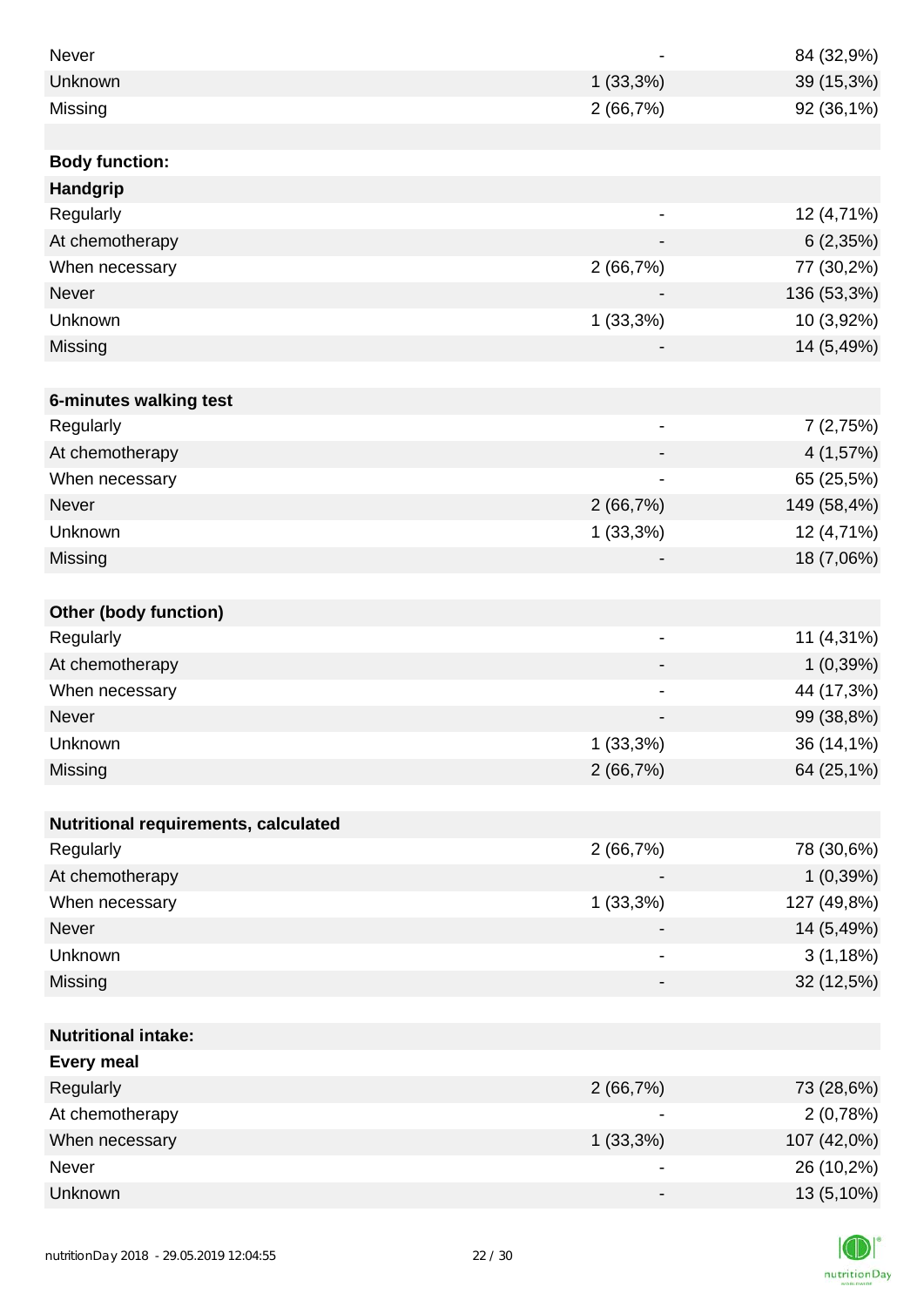| 1 meal per day<br>Regularly<br>20 (7,84%)<br>At chemotherapy<br>2(0,78%)<br>$1(33,3\%)$<br>82 (32,2%)<br>When necessary<br>49 (19,2%)<br><b>Never</b><br>Unknown<br>17 (6,67%)<br>2(66,7%)<br>85 (33,3%)<br>Missing<br>2 meals per day<br>Regularly<br>20 (7,84%)<br>At chemotherapy<br>When necessary<br>$1(33,3\%)$<br>80 (31,4%) |
|-------------------------------------------------------------------------------------------------------------------------------------------------------------------------------------------------------------------------------------------------------------------------------------------------------------------------------------|
|                                                                                                                                                                                                                                                                                                                                     |
|                                                                                                                                                                                                                                                                                                                                     |
|                                                                                                                                                                                                                                                                                                                                     |
|                                                                                                                                                                                                                                                                                                                                     |
|                                                                                                                                                                                                                                                                                                                                     |
|                                                                                                                                                                                                                                                                                                                                     |
|                                                                                                                                                                                                                                                                                                                                     |
|                                                                                                                                                                                                                                                                                                                                     |
|                                                                                                                                                                                                                                                                                                                                     |
|                                                                                                                                                                                                                                                                                                                                     |
|                                                                                                                                                                                                                                                                                                                                     |
|                                                                                                                                                                                                                                                                                                                                     |
|                                                                                                                                                                                                                                                                                                                                     |
| 51 (20,0%)<br>Never                                                                                                                                                                                                                                                                                                                 |
| Unknown<br>16 (6,27%)                                                                                                                                                                                                                                                                                                               |
| 88 (34,5%)<br>2(66,7%)<br>Missing                                                                                                                                                                                                                                                                                                   |
|                                                                                                                                                                                                                                                                                                                                     |
| 24h recall                                                                                                                                                                                                                                                                                                                          |
| Regularly<br>53 (20,8%)                                                                                                                                                                                                                                                                                                             |
| At chemotherapy<br>6(2,35%)                                                                                                                                                                                                                                                                                                         |
| 89 (34,9%)<br>When necessary<br>$1(33,3\%)$                                                                                                                                                                                                                                                                                         |
| 34 (13,3%)<br>Never                                                                                                                                                                                                                                                                                                                 |
| 14 (5,49%)<br>Unknown                                                                                                                                                                                                                                                                                                               |
| 59 (23,1%)<br>Missing<br>2(66,7%)                                                                                                                                                                                                                                                                                                   |
|                                                                                                                                                                                                                                                                                                                                     |
| Other (nutritional intake)                                                                                                                                                                                                                                                                                                          |
| Regularly<br>6(2,35%)                                                                                                                                                                                                                                                                                                               |
| $1(0,39\%)$<br>At chemotherapy<br>-                                                                                                                                                                                                                                                                                                 |
| 38 (14,9%)<br>When necessary<br>-                                                                                                                                                                                                                                                                                                   |
| Never<br>49 (19,2%)<br>$\overline{\phantom{a}}$                                                                                                                                                                                                                                                                                     |
| Unknown<br>$1(33,3\%)$<br>37 (14,5%)                                                                                                                                                                                                                                                                                                |
| 124 (48,6%)<br>Missing<br>2(66,7%)                                                                                                                                                                                                                                                                                                  |
|                                                                                                                                                                                                                                                                                                                                     |
| Questionnaire completed by                                                                                                                                                                                                                                                                                                          |
| $3(100\%)$<br><b>Dietitian</b><br>110 (43,1%)                                                                                                                                                                                                                                                                                       |
| 66 (25,9%)<br><b>Nurse</b>                                                                                                                                                                                                                                                                                                          |
| Physician<br>59 (23,1%)<br>-                                                                                                                                                                                                                                                                                                        |
| Nutritional scientist<br>14 (5,49%)                                                                                                                                                                                                                                                                                                 |
| Other<br>1(0,39%)                                                                                                                                                                                                                                                                                                                   |
| Missing<br>5 (1,96%)                                                                                                                                                                                                                                                                                                                |

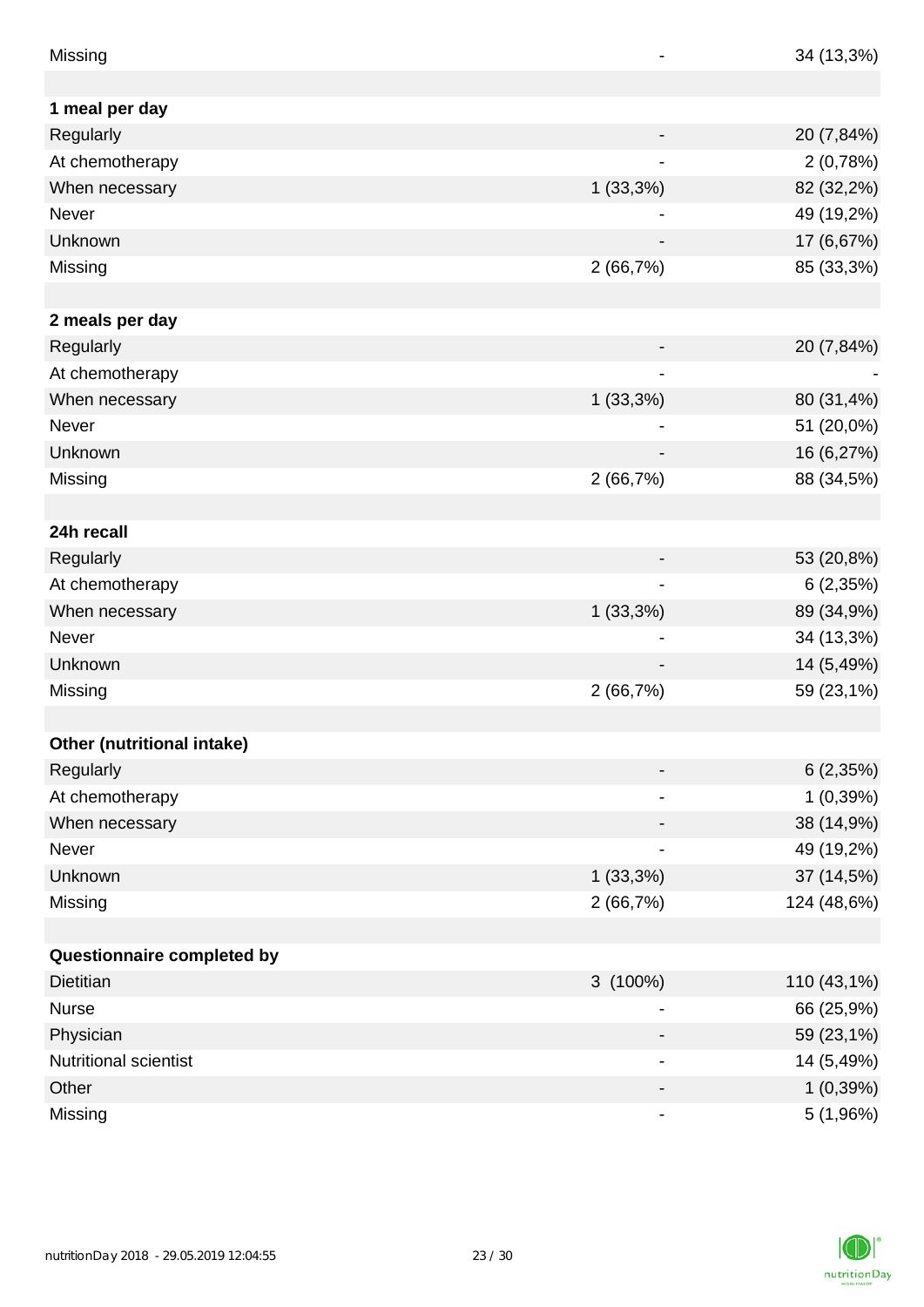|                                             | <b>YOUR RESULTS</b> | <b>REFERENCE RESULTS</b> |
|---------------------------------------------|---------------------|--------------------------|
| Number of patients completing Sheet 2_onco: | 20                  | 2506                     |
|                                             |                     |                          |
| Demographic data:                           |                     |                          |
| Age (years)                                 | 62 [36-88]          | 65 [18-96]               |
| Female gender                               | 11 (55,0%)          | 1093 (43,6%)             |
| Weight (kg)                                 | $70,0 \pm 20,3$     | $66,5 \pm 17,5$          |
| Height (cm)                                 | $162,3 \pm 14,9$    | $166,0 \pm 10,1$         |
| BMI (kg/m2)                                 | $26,7 \pm 6,3$      | $24,0 \pm 5,0$           |
| <b>Outpatient (o)/Ward (w)</b>              |                     |                          |
| Outpatient(o)                               |                     | 142 (5,67%)              |
| Ward (w)                                    | 20 (100%)           | 2340 (93,4%)             |
| Missing                                     |                     | 24 (0,96%)               |
|                                             |                     |                          |
| <b>Goal of Therapy</b>                      |                     |                          |
| Curative                                    | 17 (85,0%)          | 1449 (57,8%)             |
| Palliative                                  | $3(15,0\%)$         | 849 (33,9%)              |
| Terminal                                    |                     | 122 (4,87%)              |
| Missing                                     |                     | 86 (3,43%)               |
| <b>Reason for admission</b>                 |                     |                          |
| <b>Clinical diagnostics</b>                 | 5(25,0%)            | 295 (11,8%)              |
| Therapy                                     |                     | 1236 (49,3%)             |
| Surgery related                             | $2(10,0\%)$         | 492 (19,6%)              |
| <b>Treatment complications</b>              | $9(45,0\%)$         | 267 (10,7%)              |
| Poor health status                          | 4 (20,0%)           | 334 (13,3%)              |
| Independent care difficult                  |                     | 22 (0,88%)               |
| Missing                                     |                     |                          |
| <b>Present cancer diagnosis</b>             |                     |                          |
| <b>Breast</b>                               | $1(5,00\%)$         | 162 (6,46%)              |
| Colon, rectum                               | $2(10,0\%)$         | 417 (16,6%)              |
| Prostate                                    |                     | 65 (2,59%)               |
| Lung                                        | $5(25,0\%)$         | 237 (9,46%)              |
| <b>Skin</b>                                 | $1(5,00\%)$         | 19 (0,76%)               |
| Kidney/bladder                              | $1(5,00\%)$         | 94 (3,75%)               |
| Gastric/oesophageal                         | $1(5,00\%)$         | 291 (11,6%)              |
| Pancreas                                    | $1(5,00\%)$         | 123 (4,91%)              |
| Lymphoma                                    |                     | 246 (9,82%)              |
| Ears nose throat (ENT)                      | $1(5,00\%)$         | 109 (4,35%)              |
| Leukaemia                                   | $2(10,0\%)$         | 205 (8,18%)              |
| Genital tract                               |                     | 107 (4,27%)              |
|                                             |                     |                          |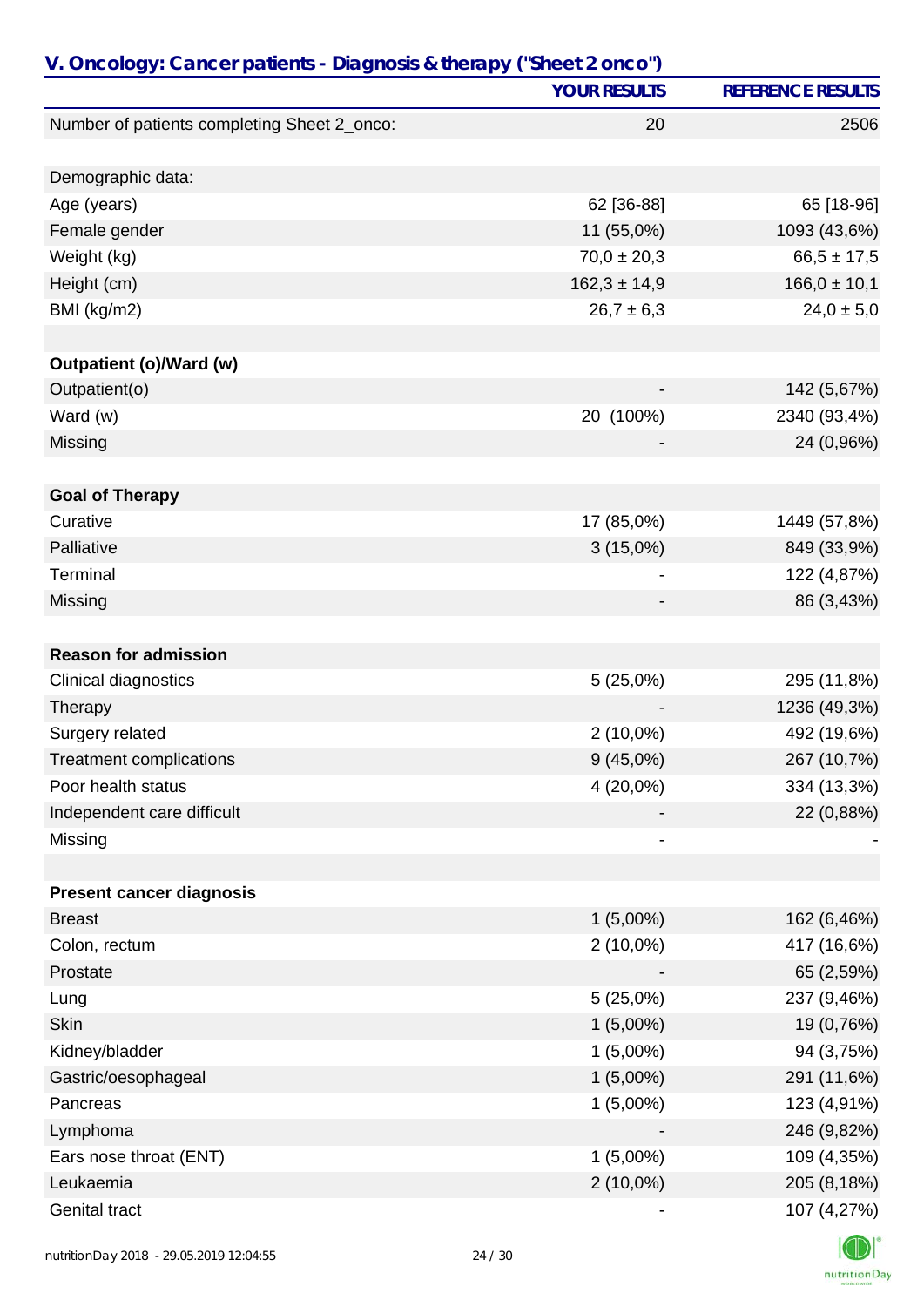| Liver                          |                          | 189 (7,54%) |
|--------------------------------|--------------------------|-------------|
| Sarcoma                        | $\overline{\phantom{a}}$ | 27 (1,08%)  |
| <b>Brain</b>                   |                          | 37 (1,48%)  |
| Testicular                     | $1(5,00\%)$              | 9(0,36%)    |
| Other                          | 4 (20,0%)                | 229 (9,14%) |
| Missing                        |                          | 51 (2,04%)  |
|                                |                          |             |
| <b>Time since diagnosis</b>    |                          |             |
| 0-2 months                     | 4 (20,0%)                | 811 (32,4%) |
| 3-5 months                     | $1(5,00\%)$              | 426 (17,0%) |
| 6-12 months                    | $2(10,0\%)$              | 398 (15,9%) |
| 1-2 years                      | 4 (20,0%)                | 333 (13,3%) |
| 2-4 years                      | 4 (20,0%)                | 214 (8,54%) |
| > 4 years                      | 5(25,0%)                 | 208 (8,30%) |
| Missing                        |                          | 86 (3,43%)  |
|                                |                          |             |
| <b>Cancer staging</b>          |                          |             |
| 0=Carcinoma in situ            | $3(15,0\%)$              | 103 (4,11%) |
| I=Localized                    | $2(10,0\%)$              | 503 (20,1%) |
| II=Early locally advanced      | $3(15,0\%)$              | 487 (19,4%) |
| III=Late locally advanced      | $3(15,0\%)$              | 370 (14,8%) |
| IV=Metastasised                | 9(45,0%)                 | 704 (28,1%) |
| Missing                        |                          | 339 (13,5%) |
|                                |                          |             |
| Time since first therapy start |                          |             |
| No therapy                     | $1(5,00\%)$              | 238 (9,50%) |
| Tumour staging/diagnosis       | 4 (20,0%)                | 221 (8,82%) |
| 0-2 months                     |                          | 747 (29,8%) |
| 3-5 months                     | $1(5,00\%)$              | 342 (13,6%) |
| 6-12 months                    | $3(15,0\%)$              | 360 (14,4%) |
| 1-2 years                      | $2(10,0\%)$              | 265 (10,6%) |
| 2-4 years                      | 4 (20,0%)                | 166 (6,62%) |
| > 4 years                      | 5(25,0%)                 | 191 (7,62%) |
| Missing                        |                          | 69 (2,75%)  |
|                                |                          |             |
| <b>Therapy situation</b>       |                          |             |
| Diagnosis                      | $3(15,0\%)$              | 248 (9,90%) |
| Chemotherapy 1st line          | $3(15,0\%)$              | 541 (21,6%) |
| Chemotherapy > 1st line        | $2(10,0\%)$              | 420 (16,8%) |
| Radiotherapy                   |                          | 229 (9,14%) |
| Target therapy                 |                          | 77 (3,07%)  |
| Hormone therapy                |                          | 22 (0,88%)  |
| Palliative                     |                          | 249 (9,94%) |
| Surgery                        | 5(25,0%)                 | 681 (27,2%) |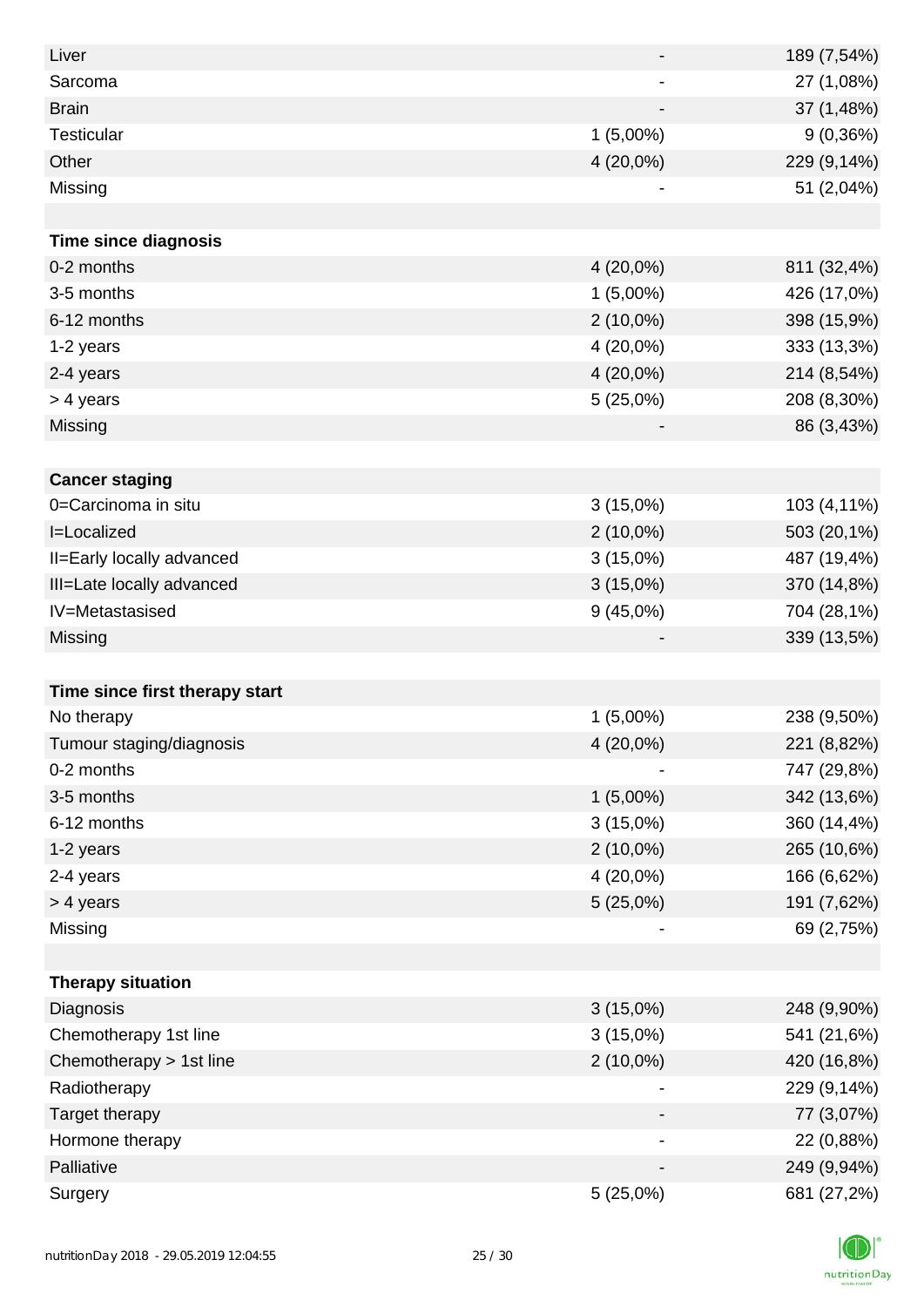| Cancer related complications                                                             | 5(25,0%)    | 187 (7,46%)  |
|------------------------------------------------------------------------------------------|-------------|--------------|
| Therapy related complications                                                            | $1(5,00\%)$ | 101 (4,03%)  |
| Missing                                                                                  | $1(5,00\%)$ | 71 (2,83%)   |
|                                                                                          |             |              |
| <b>Infections</b>                                                                        |             |              |
| None                                                                                     | 17 (85,0%)  | 1857 (74,1%) |
| Local                                                                                    | $3(15,0\%)$ | 352 (14,0%)  |
| General                                                                                  |             | 215 (8,58%)  |
| Missing                                                                                  |             | 82 (3,27%)   |
|                                                                                          |             |              |
| <b>Nutrition Treatment</b>                                                               |             |              |
| No special diet                                                                          | 11 (55,0%)  | 1058 (42,2%) |
| Individualized diet plan                                                                 | $2(10,0\%)$ | 709 (28,3%)  |
| Energy rich/protein rich ONS                                                             | $1(5,00\%)$ | 443 (17,7%)  |
| Enteral nutrition (via NGT/PEG)                                                          | $1(5,00\%)$ | 131 (5,23%)  |
| Parenteral nutrition                                                                     | $2(10,0\%)$ | 279 (11,1%)  |
| ONS enriched with special nutrients                                                      | $2(10,0\%)$ | 72 (2,87%)   |
| Special nutrients (EPA, branched chained amino acids,<br>glutamine, arginine, carnitine) |             | 39 (1,56%)   |
| Personal preferences                                                                     | $1(5,00\%)$ | 208 (8,30%)  |
| Counselling                                                                              |             | 237 (9,46%)  |
| Other                                                                                    |             | 129 (5,15%)  |
| Missing                                                                                  |             |              |

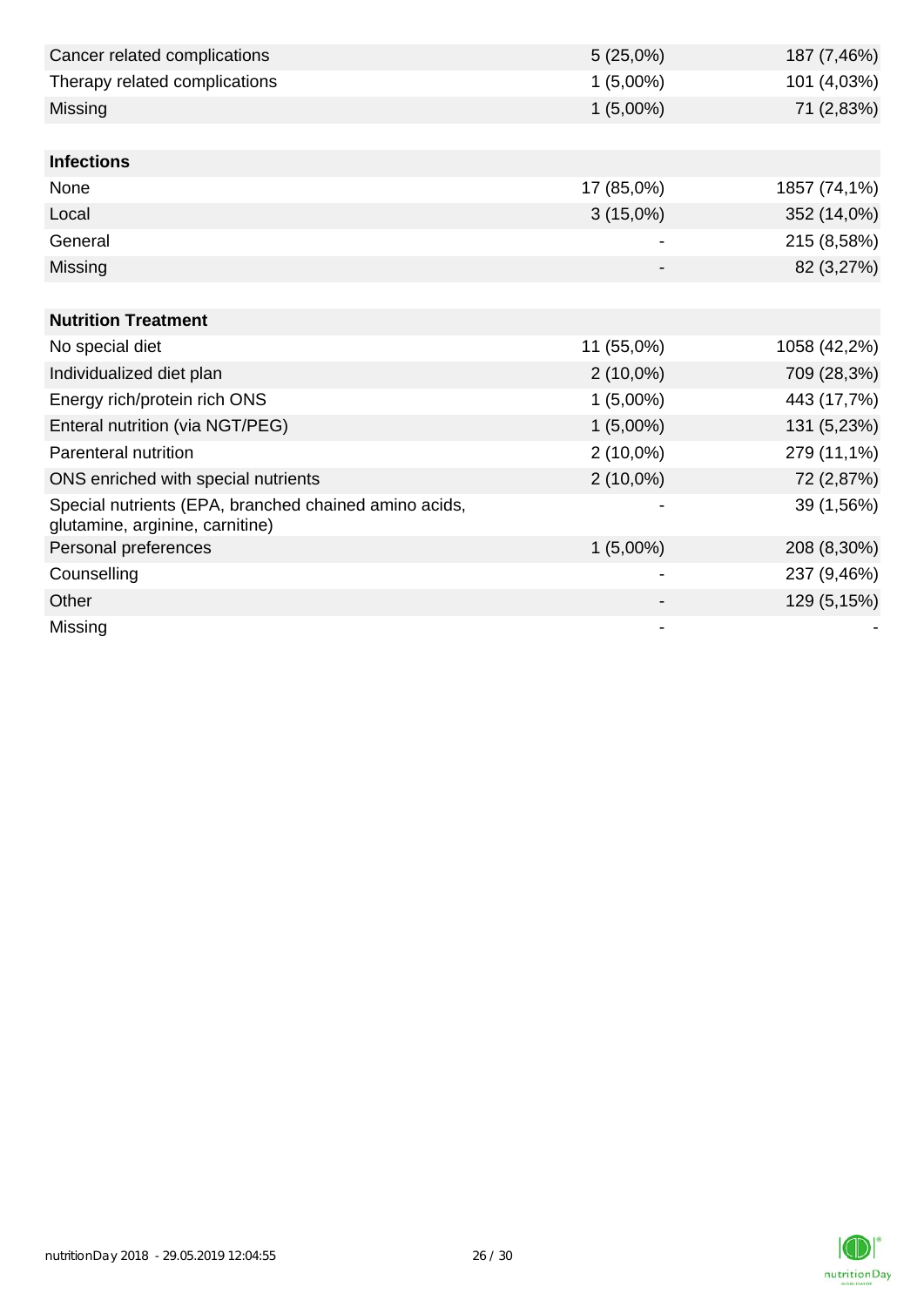| <b>YOUR RESULTS</b><br>Number of patients completing Sheet 3_onco:<br>20<br>Body weight prior to becoming ill<br>70 [58-143] | V. Oncology: Cancer patients - Appetite, food intake & quality of life ("Sheet 3 onco") |  |                          |
|------------------------------------------------------------------------------------------------------------------------------|-----------------------------------------------------------------------------------------|--|--------------------------|
|                                                                                                                              |                                                                                         |  | <b>REFERENCE RESULTS</b> |
|                                                                                                                              |                                                                                         |  | 2484                     |
|                                                                                                                              |                                                                                         |  |                          |
|                                                                                                                              |                                                                                         |  | 70 [22-180]              |
|                                                                                                                              |                                                                                         |  |                          |
| Actual body weight<br>67 [50-143]                                                                                            |                                                                                         |  | 64 [21-175]              |
|                                                                                                                              |                                                                                         |  |                          |
| Change in weight was                                                                                                         |                                                                                         |  |                          |
| Intentional                                                                                                                  |                                                                                         |  | 99 (3,95%)               |
| Unintentional<br>10 (50,0%)                                                                                                  |                                                                                         |  | 1609 (64,2%)             |
| 10 (50,0%)<br>Weight is stable                                                                                               |                                                                                         |  | 389 (15,5%)              |
| Missing                                                                                                                      |                                                                                         |  | 84 (3,35%)               |
|                                                                                                                              |                                                                                         |  |                          |
| During the last week                                                                                                         |                                                                                         |  |                          |
| Patients who have had pain:                                                                                                  |                                                                                         |  |                          |
| Not at all<br>$2(10,0\%)$                                                                                                    |                                                                                         |  | 828 (33,0%)              |
| A little<br>8 (40,0%)                                                                                                        |                                                                                         |  | 711 (28,4%)              |
| 5(25,0%)<br>Quite a bit                                                                                                      |                                                                                         |  | 469 (18,7%)              |
| Very much<br>5(25,0%)                                                                                                        |                                                                                         |  | 265 (10,6%)              |
| Missing                                                                                                                      |                                                                                         |  | 198 (7,90%)              |
| Patients who needed a rest:                                                                                                  |                                                                                         |  |                          |
| $2(10,0\%)$<br>Not at all                                                                                                    |                                                                                         |  | 560 (22,3%)              |
| A little<br>5(25,0%)                                                                                                         |                                                                                         |  | 694 (27,7%)              |
| $6(30,0\%)$<br>Quite a bit                                                                                                   |                                                                                         |  | 606 (24,2%)              |
|                                                                                                                              |                                                                                         |  |                          |
| Very much<br>7(35,0%)                                                                                                        |                                                                                         |  | 394 (15,7%)              |
| Missing                                                                                                                      |                                                                                         |  | 212 (8,46%)              |
| Patients who felt weak:                                                                                                      |                                                                                         |  |                          |
| Not at all<br>$2(10,0\%)$                                                                                                    |                                                                                         |  | 543 (21,7%)              |
| A little<br>4 (20,0%)                                                                                                        |                                                                                         |  | 715 (28,5%)              |
| Quite a bit<br>$5(25,0\%)$                                                                                                   |                                                                                         |  | 605 (24,1%)              |
| Very much<br>8 (40,0%)                                                                                                       |                                                                                         |  | 407 (16,2%)              |
| $1(5,00\%)$<br>Missing                                                                                                       |                                                                                         |  | 203 (8,10%)              |
|                                                                                                                              |                                                                                         |  |                          |
| Patients who felt depressed:                                                                                                 |                                                                                         |  |                          |
| Not at all<br>7(35,0%)                                                                                                       |                                                                                         |  | 900 (35,9%)              |
| 10 (50,0%)<br>A little                                                                                                       |                                                                                         |  | 776 (31,0%)              |
| Quite a bit<br>$1(5,00\%)$                                                                                                   |                                                                                         |  | 359 (14,3%)              |
| Very much<br>$2(10,0\%)$                                                                                                     |                                                                                         |  | 208 (8,30%)              |
| Missing                                                                                                                      |                                                                                         |  | 207 (8,26%)              |

#### **Patients who were tired:**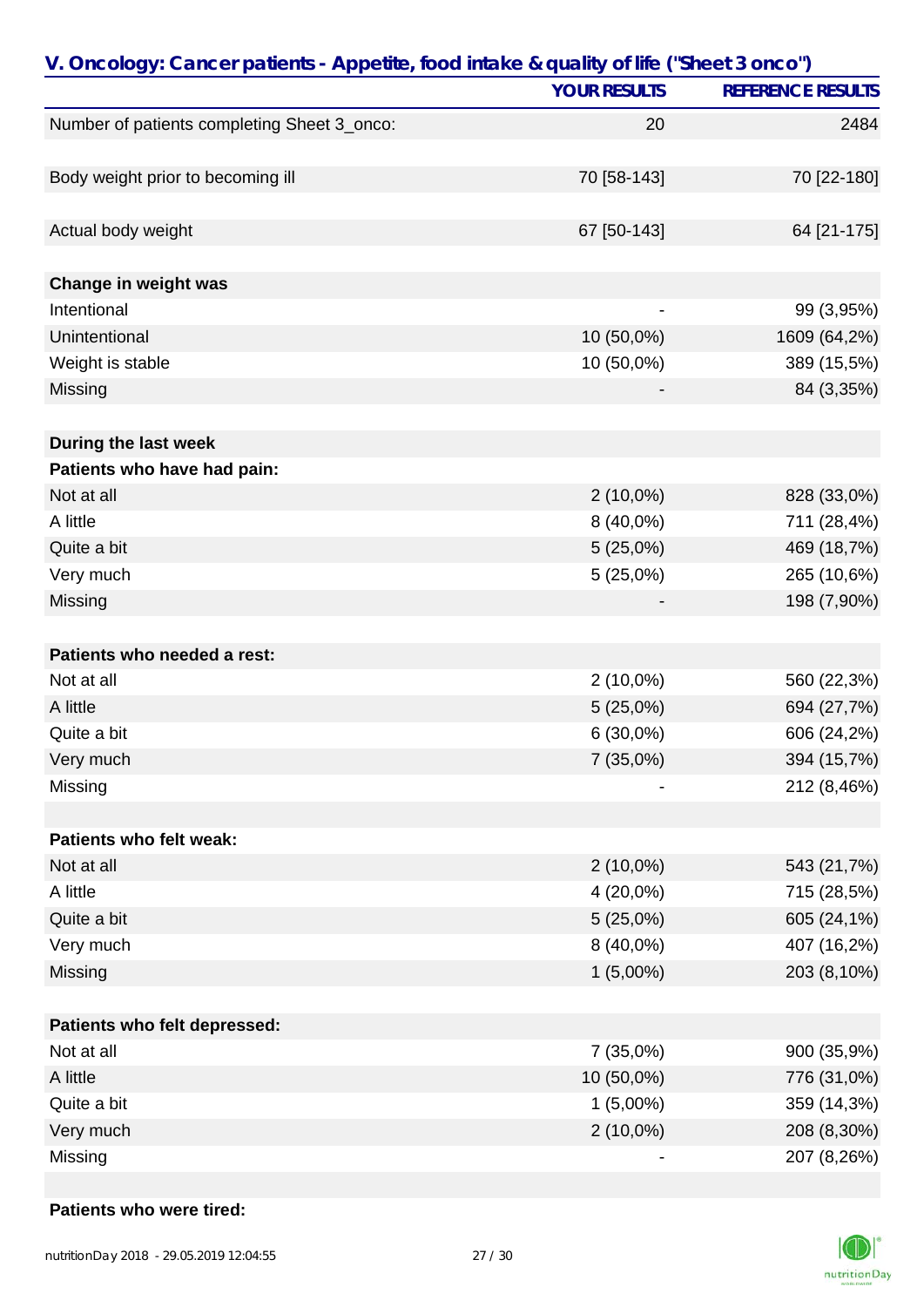| Not at all                                                  | 8 (40,0%)   | 1027 (41,0%) |
|-------------------------------------------------------------|-------------|--------------|
| Patients who are depressed:                                 |             |              |
|                                                             |             |              |
| Missing                                                     |             | 210 (8,38%)  |
| Very much                                                   | 10 (50,0%)  | 296 (11,8%)  |
| Quite a bit                                                 | $2(10,0\%)$ | 594 (23,7%)  |
| A little                                                    | $6(30,0\%)$ | 807 (32,2%)  |
| Not at all                                                  | $2(10,0\%)$ | 562 (22,4%)  |
| Patients who feel weak:                                     |             |              |
|                                                             |             |              |
| Missing                                                     |             | 210 (8,38%)  |
| Very much                                                   | 8 (40,0%)   | 307 (12,3%)  |
| Quite a bit                                                 | $2(10,0\%)$ | 605 (24,1%)  |
| A little                                                    | 8 (40,0%)   | 832 (33,2%)  |
| Not at all                                                  | $2(10,0\%)$ | 513 (20,5%)  |
| Patients who need a rest:                                   |             |              |
|                                                             |             |              |
| Missing                                                     |             | 205 (8,18%)  |
| Very much                                                   | $1(5,00\%)$ | 106 (4,23%)  |
| Quite a bit                                                 | $3(15,0\%)$ | 359 (14,3%)  |
| A little                                                    | $9(45,0\%)$ | 814 (32,5%)  |
| Not at all                                                  | 7(35,0%)    | 993 (39,6%)  |
| Patients who have pain:                                     |             |              |
| <b>Just now</b>                                             |             |              |
|                                                             |             |              |
| Missing                                                     |             | 218 (8,70%)  |
| Very much                                                   | 8 (40,0%)   | 322 (12,8%)  |
| Quite a bit                                                 | $4(20,0\%)$ | 431 (17,2%)  |
| A little                                                    | $6(30,0\%)$ | 617 (24,6%)  |
| Not at all                                                  | $2(10,0\%)$ | 881 (35,2%)  |
| Patients who lacked appetite:                               |             |              |
|                                                             |             |              |
| Missing                                                     |             | 221 (8,82%)  |
| Very much                                                   | $4(20,0\%)$ | 300 (12,0%)  |
| Quite a bit                                                 | $6(30,0\%)$ | 418 (16,7%)  |
| A little                                                    | 7(35,0%)    | 567 (22,6%)  |
| Not at all                                                  | $3(15,0\%)$ | 953 (38,0%)  |
| Patients whose pain interfered with their daily activities: |             |              |
|                                                             |             |              |
| Missing                                                     |             | 204 (8,14%)  |
| Very much                                                   | $6(30,0\%)$ | 376 (15,0%)  |
| Quite a bit                                                 | $6(30,0\%)$ | 563 (22,5%)  |
| A little                                                    | 5(25,0%)    | 769 (30,7%)  |
| Not at all                                                  | $3(15,0\%)$ | 558 (22,3%)  |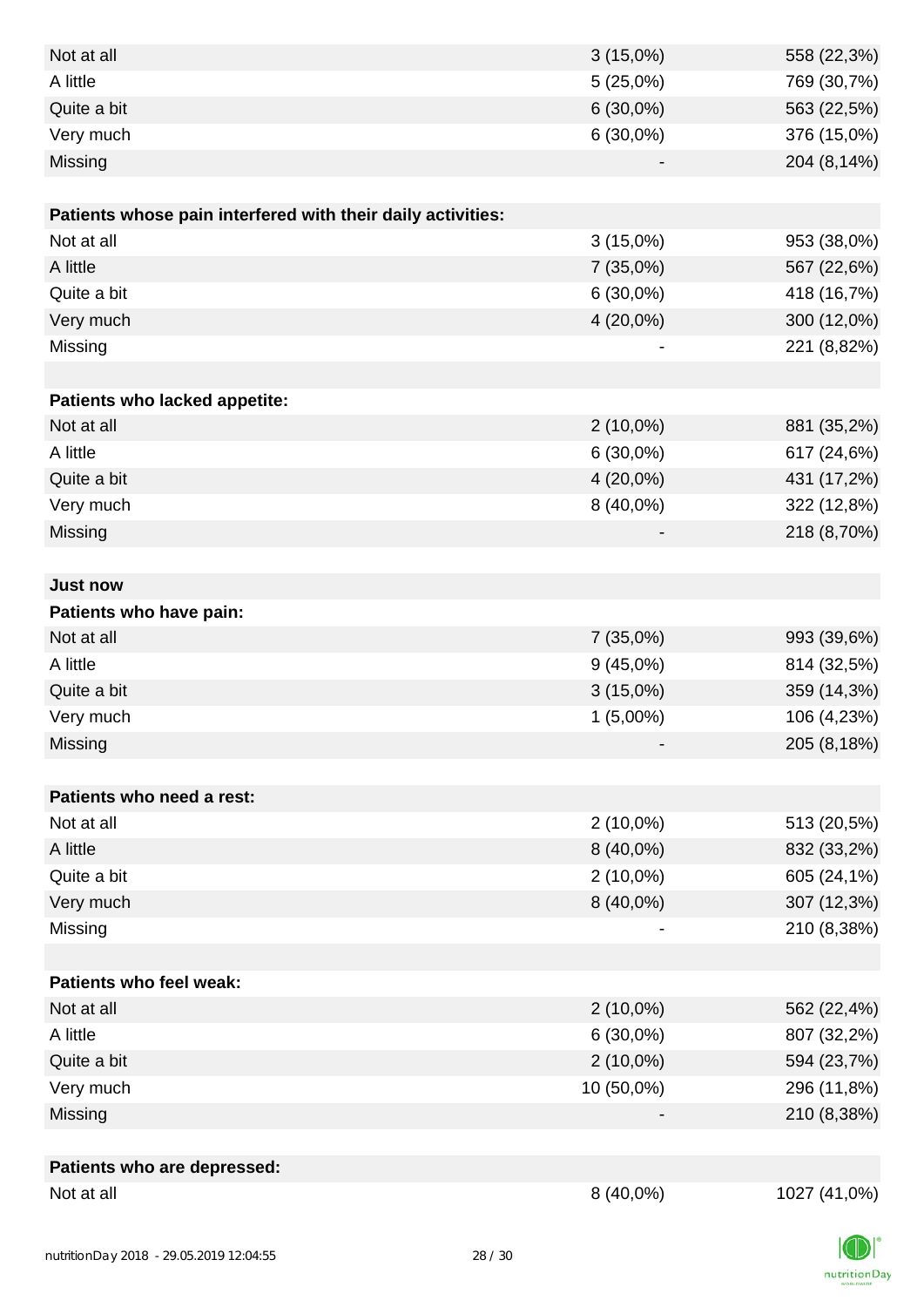| A little                                                    | 8 (40,0%)   | 763 (30,4%) |
|-------------------------------------------------------------|-------------|-------------|
| Quite a bit                                                 | $1(5,00\%)$ | 321 (12,8%) |
| Very much                                                   | $2(10,0\%)$ | 140 (5,59%) |
| Missing                                                     |             | 209 (8,34%) |
|                                                             |             |             |
| <b>Patients who are tired:</b>                              |             |             |
| Not at all                                                  | $1(5,00\%)$ | 606 (24,2%) |
| A little                                                    | 8 (40,0%)   | 871 (34,8%) |
| Quite a bit                                                 | $1(5,00\%)$ | 496 (19,8%) |
| Very much                                                   | 10 (50,0%)  | 280 (11,2%) |
| Missing                                                     |             | 215 (8,58%) |
|                                                             |             |             |
| Patients whose pain interferes with their daily activities: |             |             |
| Not at all                                                  | 5(25,0%)    | 961 (38,3%) |
| A little                                                    | 7(35,0%)    | 631 (25,2%) |
| Quite a bit                                                 | 4 (20,0%)   | 418 (16,7%) |
| Very much                                                   | 4 (20,0%)   | 233 (9,30%) |
| Missing                                                     |             | 221 (8,82%) |
|                                                             |             |             |
| <b>Patients who lack appetite:</b>                          |             |             |
| Not at all                                                  | $3(15,0\%)$ | 907 (36,2%) |
| A little                                                    | 5(25,0%)    | 637 (25,4%) |
| Quite a bit                                                 | $3(15,0\%)$ | 430 (17,2%) |
| Very much                                                   | 8 (40,0%)   | 278 (11,1%) |
| Missing                                                     | $1(5,00\%)$ | 217 (8,66%) |
|                                                             |             |             |
| Reasons for change in appetite/food intake                  |             |             |
| Nausea/Vomiting                                             | $6(30,0\%)$ | 434 (17,3%) |
| Inflammation in mouth                                       |             | 145 (5,79%) |
| Pain                                                        |             | 332 (13,2%) |
| Constipation                                                |             | 197 (7,86%) |
| Diarrhea                                                    |             | 129 (5,15%) |
| Change in taste/smell                                       | $1(5,00\%)$ | 326 (13,0%) |
| Early satiation/Loss of appetite                            | $3(15,0\%)$ | 604 (24,1%) |
| Other                                                       | $3(15,0\%)$ | 427 (17,0%) |
| Missing                                                     | $6(30,0\%)$ | 93 (3,71%)  |
|                                                             |             |             |
| Maximum activity performed by patients                      |             |             |
| Able to do sports                                           |             | 96 (3,83%)  |
| Fully active                                                | $6(30,0\%)$ | 356 (14,2%) |
| Able to carry out light activities                          | $6(30,0\%)$ | 508 (20,3%) |
| Able to carry out self care                                 | $2(10,0\%)$ | 623 (24,9%) |
| Able to carry out limited self care                         | $2(10,0\%)$ | 371 (14,8%) |
| Confined to bed or chair                                    | $3(15,0\%)$ | 333 (13,3%) |